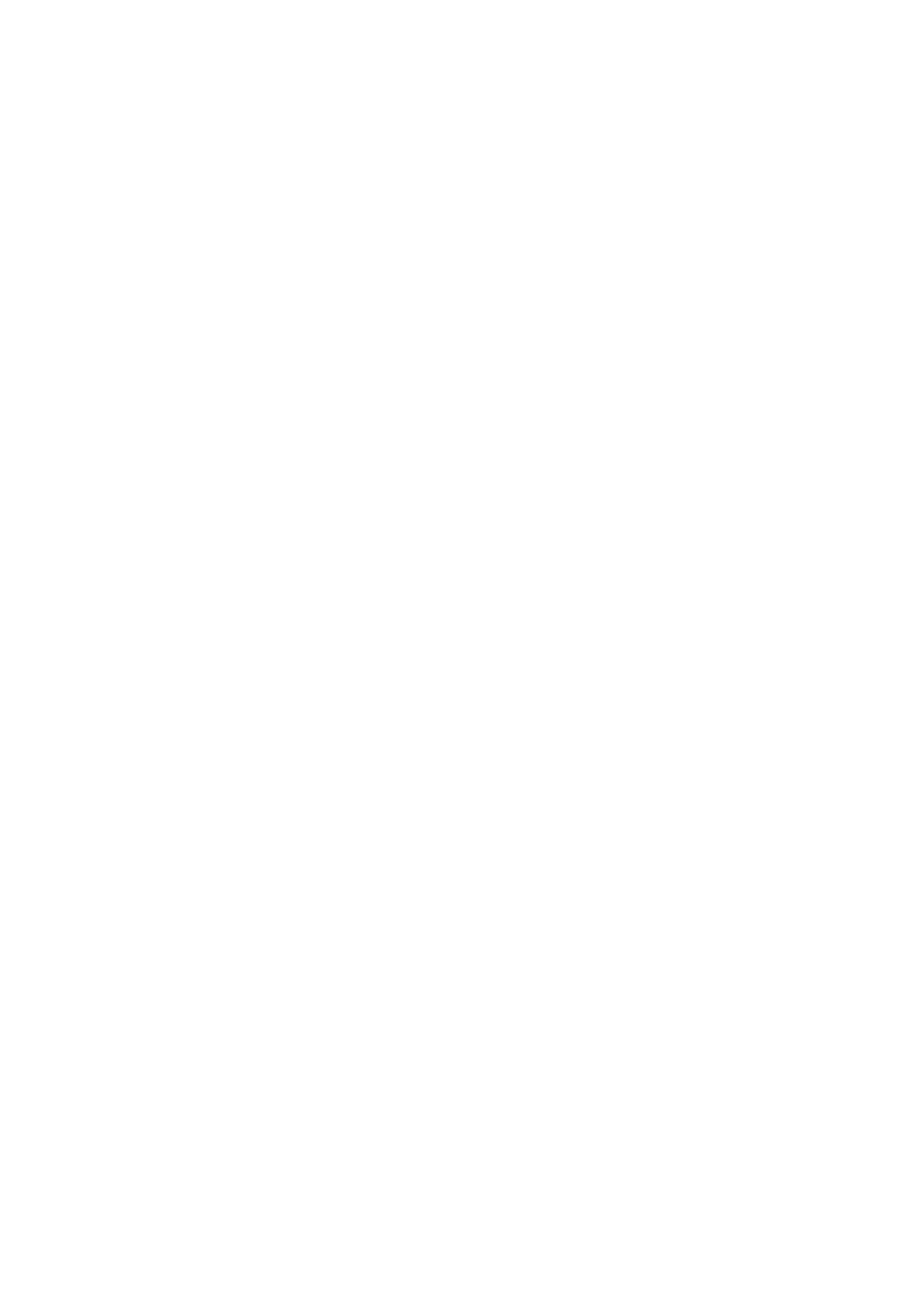By

Francis D. (Doug) Tuggle, Chad T. Berl, Seth J. Berl and Lenny Berl



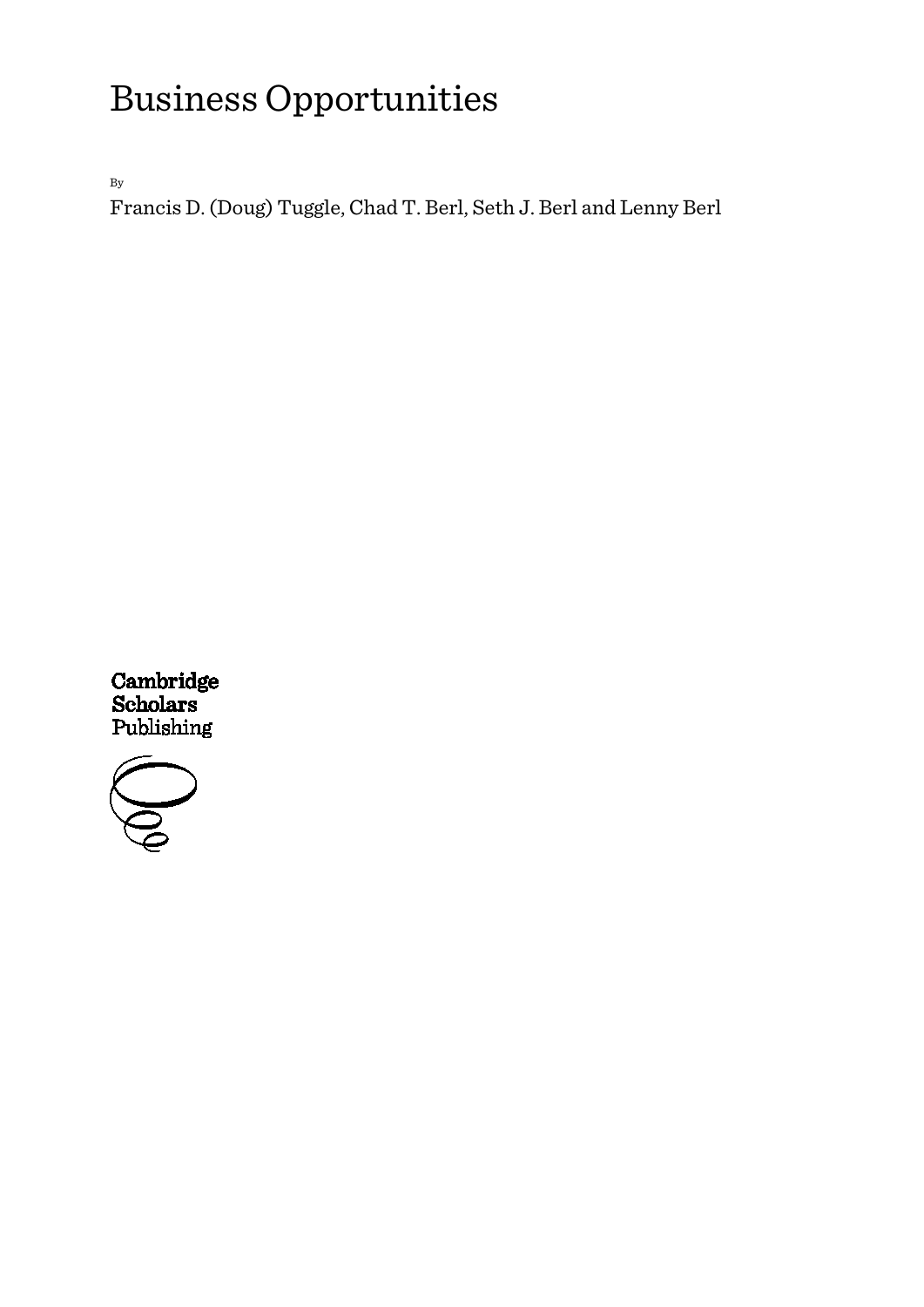By Francis D. (Doug) Tuggle, Chad T. Berl, Seth J. Berl and Lenny Berl

This book first published 2022

Cambridge Scholars Publishing

Lady Stephenson Library, Newcastle upon Tyne, NE6 2PA, UK

British Library Cataloguing in Publication Data A catalogue record for this book is available from the British Library

Copyright © 2022 by Francis D. (Doug) Tuggle, Chad T. Berl, Seth J. Berl and Lenny Berl

All rights for this book reserved. No part of this book may be reproduced, stored in a retrieval system, or transmitted, in any form or by any means, electronic, mechanical, photocopying, recording or otherwise, without the prior permission of the copyright owner.

ISBN (10): 1-5275-7695-7 ISBN (13): 978-1-5275-7695-7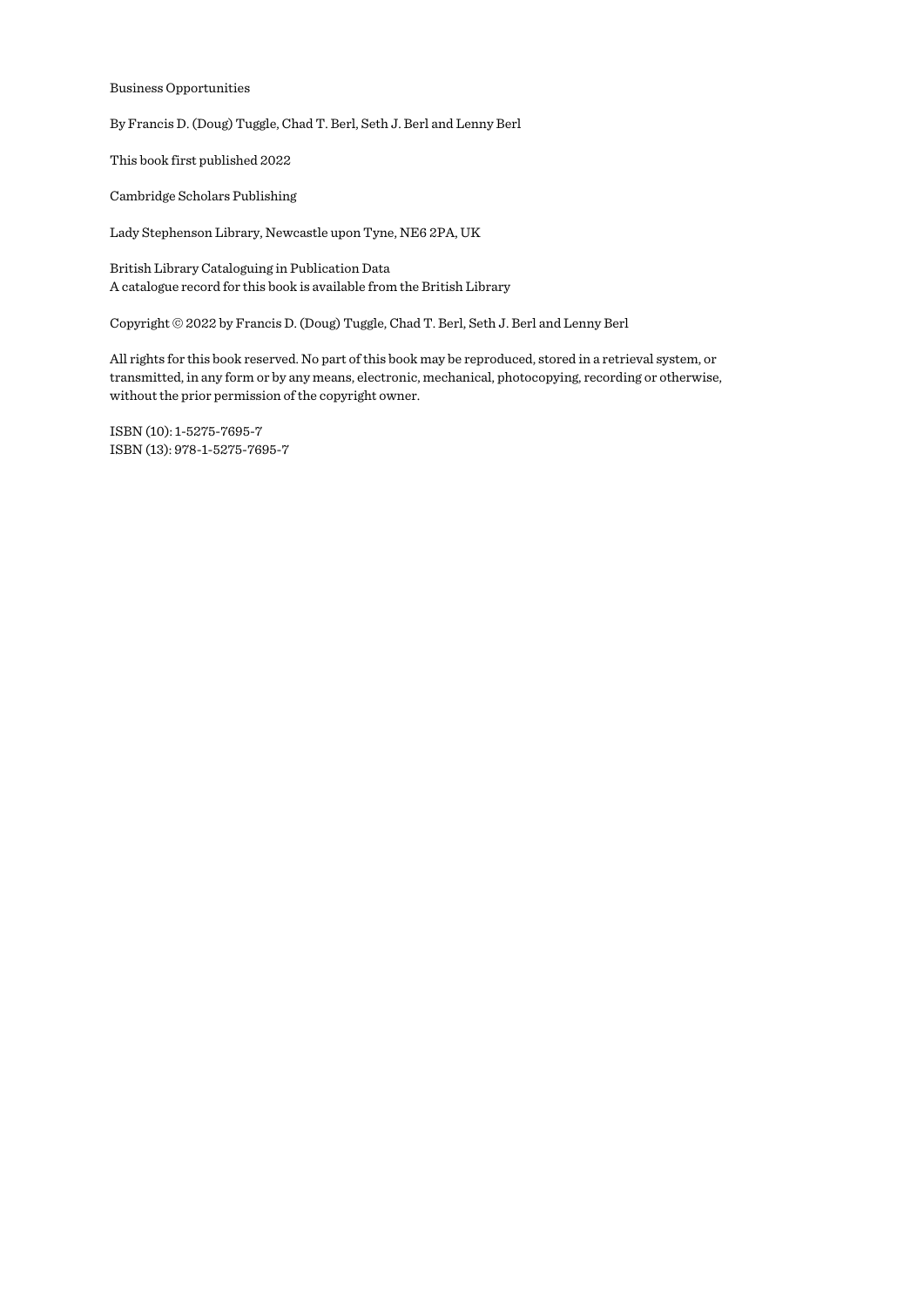### Table of Contents

| <b>Overview</b>                        | xiii |
|----------------------------------------|------|
| Quotes                                 | xiv  |
| <b>Ruminations About Opportunities</b> | XV   |
| A Short Story                          | xvi  |
| <b>Finale</b>                          | xvi  |

### **I I Time To Start Your Own Business**

|  | <b>Building Customer Loyalty</b> |  |
|--|----------------------------------|--|
|--|----------------------------------|--|

### **Setting Prices Correctly**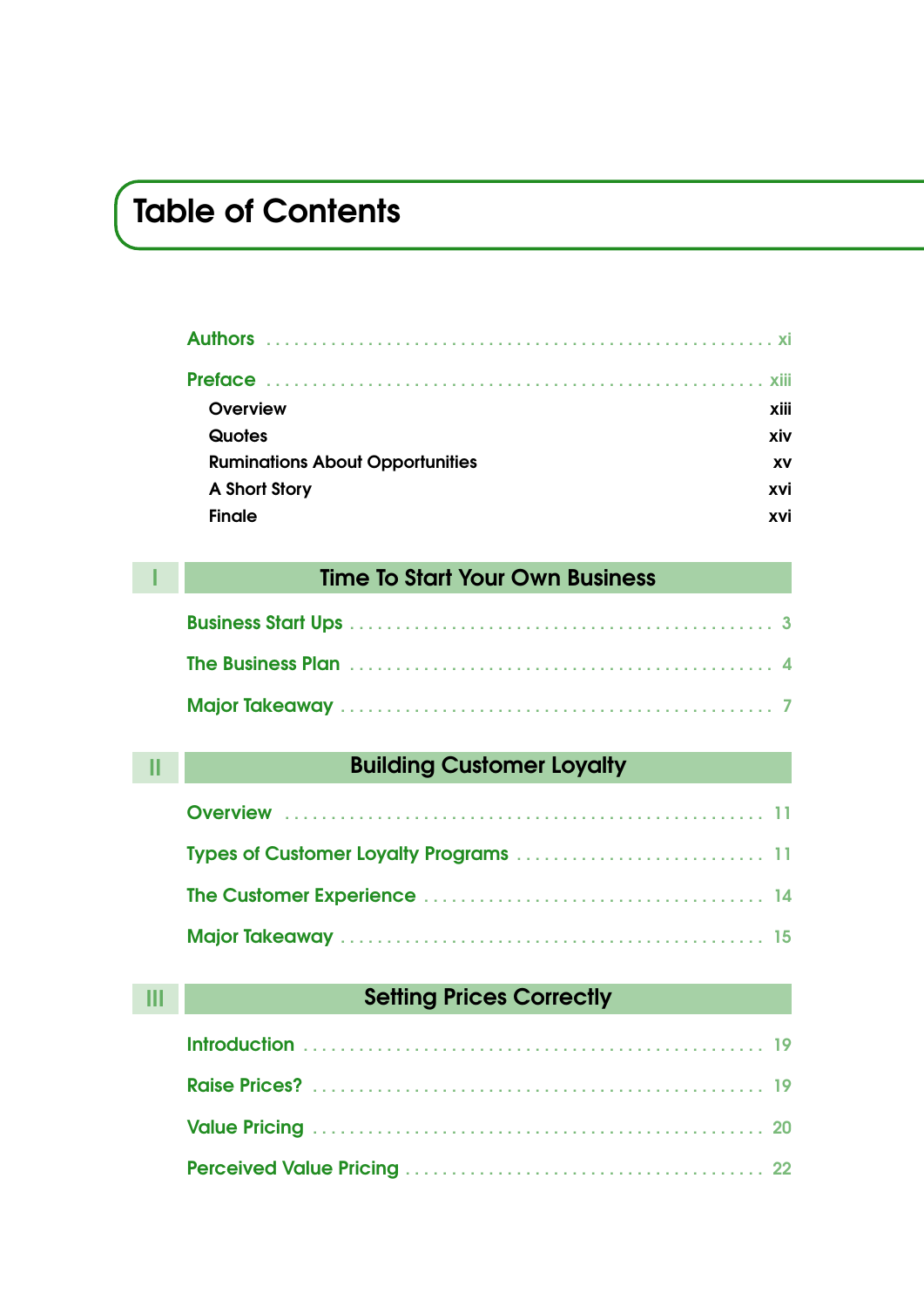| <b>How To Stand Out In A Crowd</b> |    |
|------------------------------------|----|
|                                    | 29 |
|                                    |    |
|                                    |    |
|                                    |    |
|                                    | 35 |

### **Mobility: An Often Overlooked Opportunity**

| <b>Hiring Talent</b>              |  |
|-----------------------------------|--|
|                                   |  |
|                                   |  |
| When to Seek Additional Personnel |  |
|                                   |  |
|                                   |  |

| Time To Increase Salaries Or Benefits?          |
|-------------------------------------------------|
|                                                 |
|                                                 |
|                                                 |
|                                                 |
|                                                 |
|                                                 |
| Ready To Redesign, Repackage, Or Move Upmarket? |
|                                                 |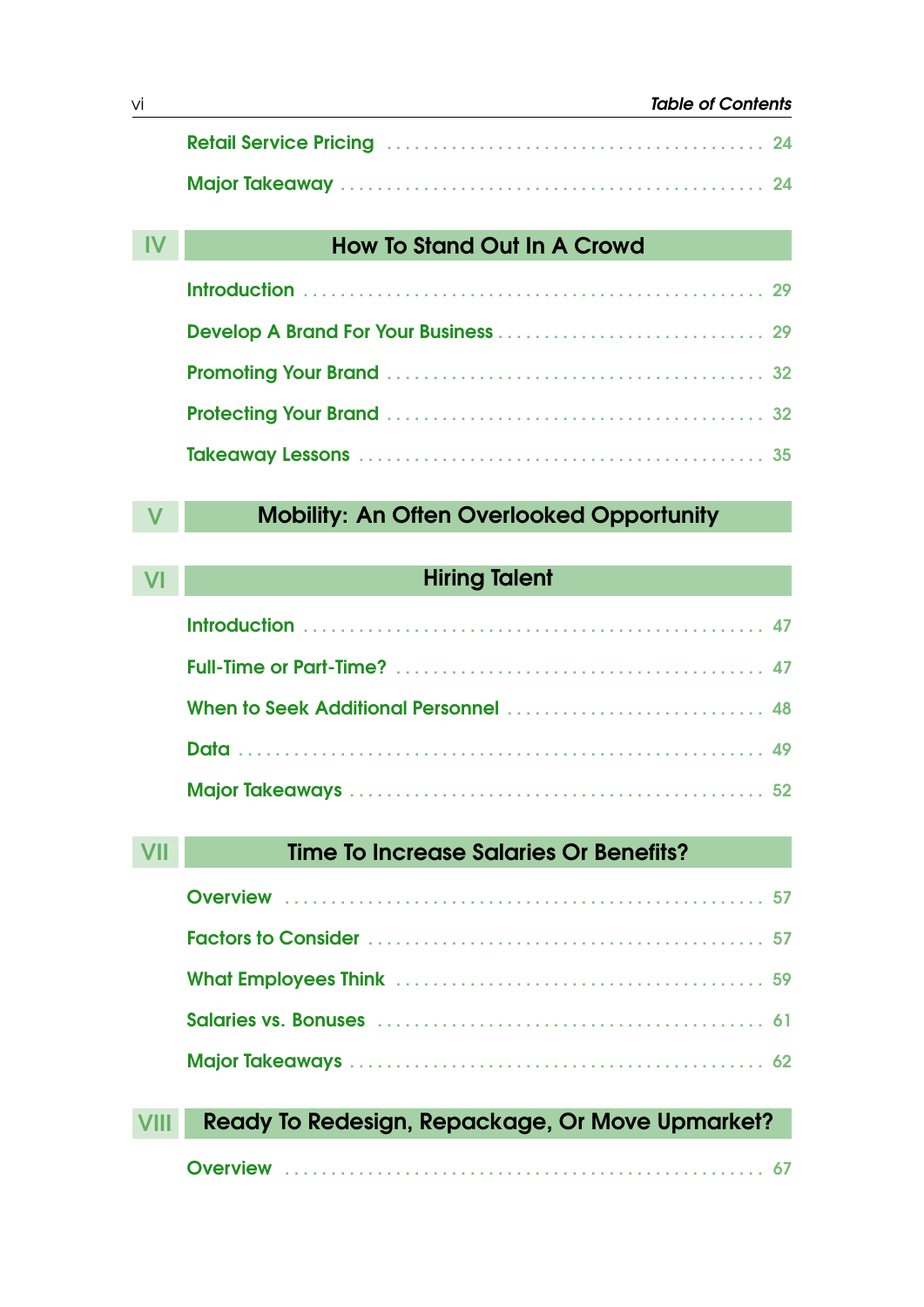### IX Time To Expand My Business And Market Presence

| Territorial Expansion (1997) 79 |  |
|---------------------------------|--|
|                                 |  |

### X Should I Insource Or Outsource My Products?

### XI **Establishing Long Term Contracts**

### **XII Managing Risk Opportunistically**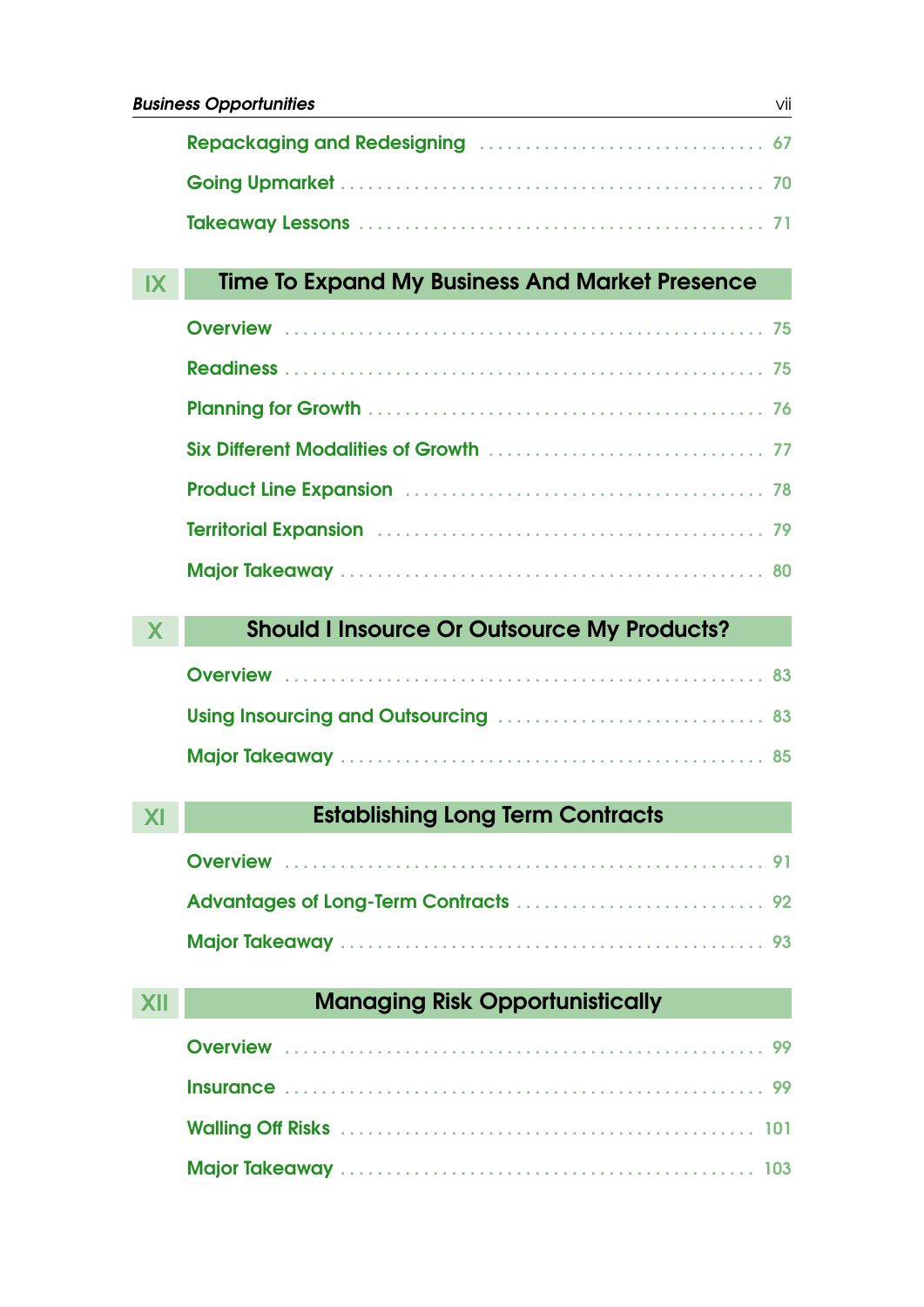### XIII Opportunities From Consolidation Goals of Business Consolidation . . . . . . . . . . . . . . . . . . . . . . . . . . . . . . 107 Types of Consolidation . . . . . . . . . . . . . . . . . . . . . . . . . . . . . . . . . . . . . . . 107 Managing Consolidation . . . . . . . . . . . . . . . . . . . . . . . . . . . . . . . . . . . . . 108 Data on Mergers and Acquisitions . . . . . . . . . . . . . . . . . . . . . . . . . . . . 110 Major Takeaway . . . . . . . . . . . . . . . . . . . . . . . . . . . . . . . . . . . . . . . . . . . . . 110 XIV Opportunities To Merge With/Acquire Another Company Why do it? . . . . . . . . . . . . . . . . . . . . . . . . . . . . . . . . . . . . . . . . . . . . . . . . . . . 115 Due Diligence . . . . . . . . . . . . . . . . . . . . . . . . . . . . . . . . . . . . . . . . . . . . . . . 117 Data . . . . . . . . . . . . . . . . . . . . . . . . . . . . . . . . . . . . . . . . . . . . . . . . . . . . . . . . 119 Major Takeaway . . . . . . . . . . . . . . . . . . . . . . . . . . . . . . . . . . . . . . . . . . . . . 120 XV Is Now The Time To Add High Technology To My Business? Low Technology and High Technology . . . . . . . . . . . . . . . . . . . . . . . . 125 Considerations in Adding High Technology . . . . . . . . . . . . . . . . . 125 Calculating the Financial Returns . . . . . . . . . . . . . . . . . . . . . . . . . . . . . 128 Major Takeaway . . . . . . . . . . . . . . . . . . . . . . . . . . . . . . . . . . . . . . . . . . . . . 131 XVI Opportunity To Update/Add Website And Social Media The Rationale, in Brief . . . . . . . . . . . . . . . . . . . . . . . . . . . . . . . . . . . . . . . . 137 Overview . . . . . . . . . . . . . . . . . . . . . . . . . . . . . . . . . . . . . . . . . . . . . . . . . . . 137 Maintaining Your Website . . . . . . . . . . . . . . . . . . . . . . . . . . . . . . . . . . . . 138 Importance of a Digital Presence . . . . . . . . . . . . . . . . . . . . . . . . . . . . . 140 A Primer on Website Design . . . . . . . . . . . . . . . . . . . . . . . . . . . . . . . . . . 141 Major Takeaway . . . . . . . . . . . . . . . . . . . . . . . . . . . . . . . . . . . . . . . . . . . . . 142 Case Study . . . . . . . . . . . . . . . . . . . . . . . . . . . . . . . . . . . . . . . . . . . . . . . . . . 143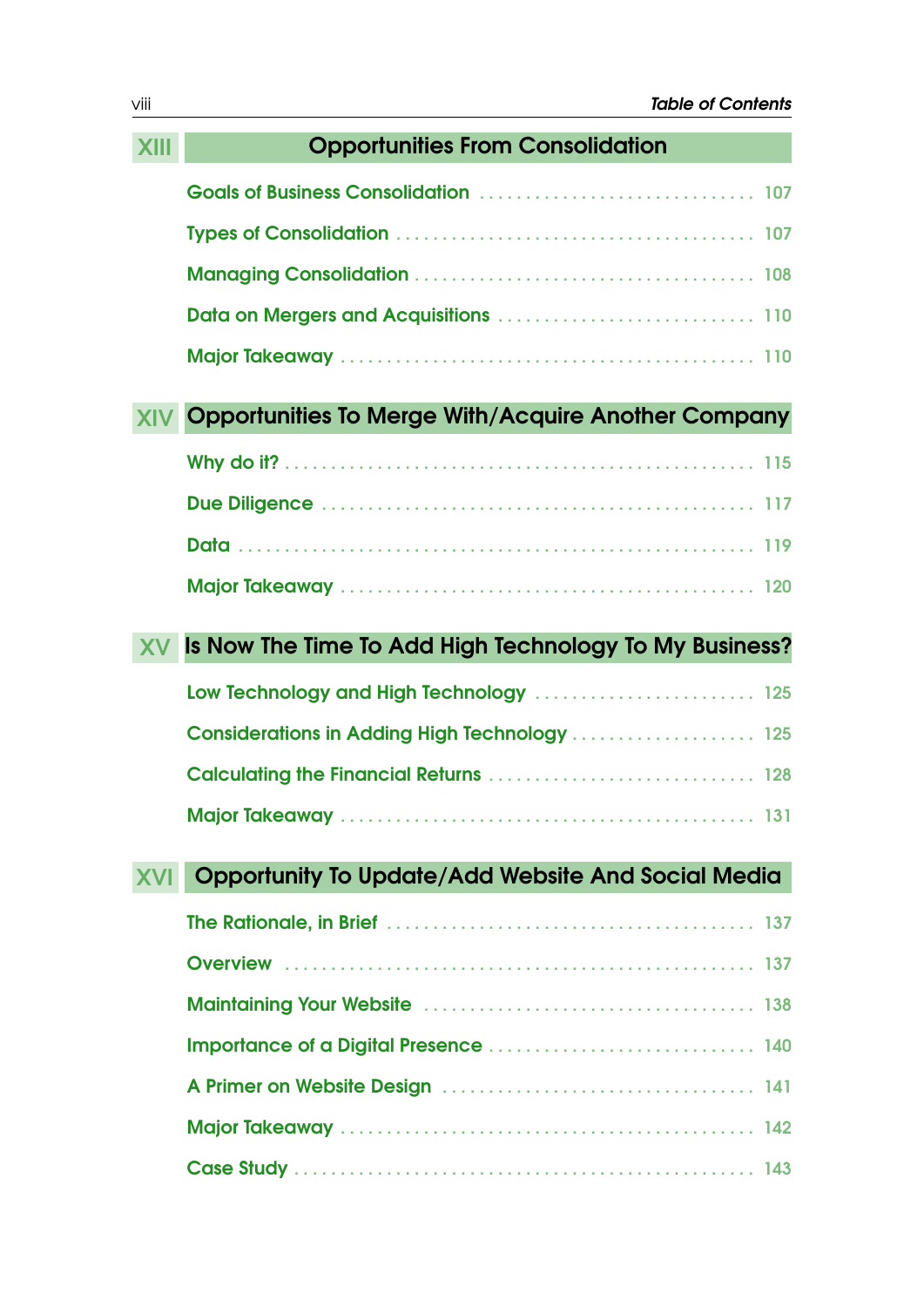|            | Is Now The Opportunity To Invest In R&D?               |  |
|------------|--------------------------------------------------------|--|
|            |                                                        |  |
|            |                                                        |  |
|            |                                                        |  |
|            |                                                        |  |
|            | Is Now The Opportunity To Build Your Patent Portfolio? |  |
|            |                                                        |  |
|            |                                                        |  |
|            |                                                        |  |
|            |                                                        |  |
|            |                                                        |  |
|            |                                                        |  |
|            |                                                        |  |
| <b>XIX</b> | <b>Time To Sell My Business?</b>                       |  |
|            |                                                        |  |
|            |                                                        |  |
|            |                                                        |  |
| XX         | <b>Endnote: Learning To Think Opportunistically</b>    |  |
|            |                                                        |  |
|            | Keys to Identifying and Acting on Opportunity  175     |  |
|            |                                                        |  |
|            |                                                        |  |
|            |                                                        |  |
|            |                                                        |  |
|            |                                                        |  |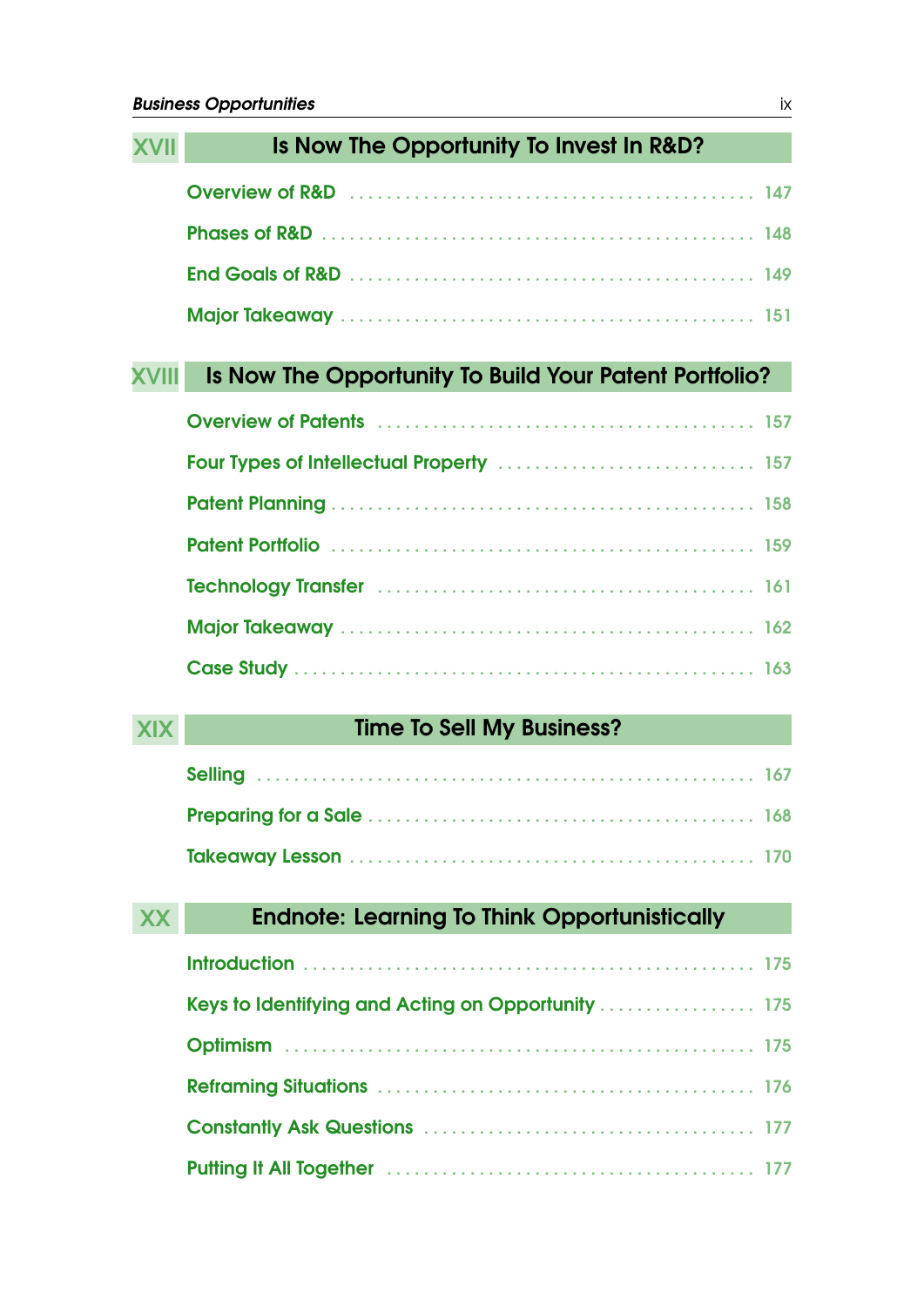| Appendix |  |
|----------|--|
|          |  |

Author Curriculum Vitaes . . . . . . . . . . . . . . . . . . . . . . . . . . . . . . . . . . . . . 181

Index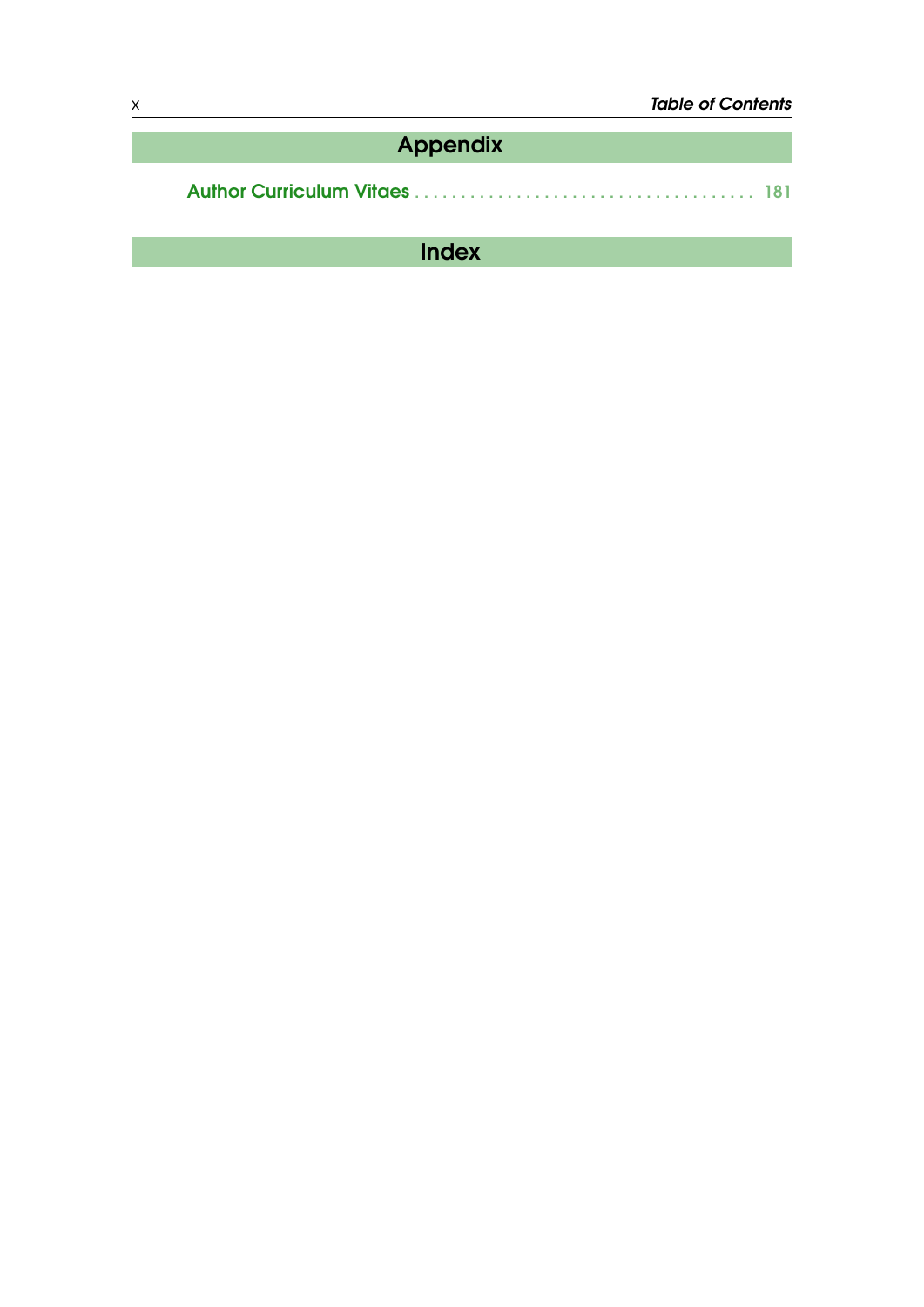### Authors

Business Management & Consultant Group (BMCG) is a Virginia corporation that assists for profit and not for profit firms to achieve their full potential. We do not promulgate a single approach to all firms and all their issues. Instead, we diagnose where the firm is today, and we jointly explore various avenues by which the firm can achieve success, as the firm defines it. Partners of BMCG instrumental in bringing this book to fruition are listed below.

Francis D. (Doug) Tuggle holds a B.S. from MIT and an M.S. and Ph.D from Carnegie Mellon University. He has written two books and 75 scientific publications. He has been a professor of business, computer science, and psychology at five different universities: University of Kansas, Rice University, American University, Chapman University, and Virginia Tech. He was dean of the business school at Rice University, American University, and Chapman University. He has worked for the Headquarters of the Pacific Missile Test Range, System Development Corporation, RAND Corporation, DuPont, and RWD Technologies. He has held Confidential, Secret, Top Secret, and Q security clearances. He has served on the boards of directors of corporations such as Texas Commerce Bank and Equus Total Return; he has served as chairman of audit committees.

Chad T. Berl earned two Bachelor of Science degrees from Virginia Tech: Business Information Technology from the Pamplin College of Business and Food Science & Technology. Chad is currently employed with IBM as a Business Transformation Consultant within IBM's Global Business Services (GBS). Chad has extensive project and consulting experience with Fortune 50 companies, small businesses, and public sector clients. Prior to IBM, Chad was a Sales Strategist with PepsiCo in their Sales Management Division. Chad's employment, government, and academic experiences provides him with the knowledge and skills necessary to carry out unlimited multifaceted projects. Chad always welcomes new opportunities and considers it a privilege to contribute to any project that he is involved with.

Seth J. Berl holds a Ph.D. in physics from the University of Virginia with research interests including ultracold and Rydberg atom physics. He earned his M.A. in physics from the University of Virginia and B.S. in electrical engineering from Old Dominion University. Seth is currently the Chief Technology Officer at GovSmart, Inc., an information technology solution provider for the federal government and its prime contractors. Previously, he founded Smartec, LLC, a high-tech consulting company. His list of technology clients include: NASA, Department of Energy's Jefferson Laboratory, DARPA, Honeywell, Northrop Grumman, and Rockwell Collins (currently Collins Aerospace). Seth is a problem solver; he utilizes his scientific and technological knowledge to innovate, expedite, and enhance outcomes.

Lenny Berl is the creator of the concept for this book. Lenny earned his B.S. degrees in Biology and Chemistry from the State University of New York at Albany, Doctor of Dental Surgery (DDS) from New York University College of Dentistry, and Doctor of Jurisprudence (JD) from Albany Law School. Lenny is an entrepreneur who is founder and owner of several businesses and healthcare ventures, including the managing partner of the Business Management and Consultant Group, LLC. He served on various boards of directors, is a published researcher, lecturer, underwriter, and presenter on many professional and industrial topics involving science, law, and business. Lenny uses his brainstorming and lifetime skills to successfully consult and promote his businesses and BMCG clients.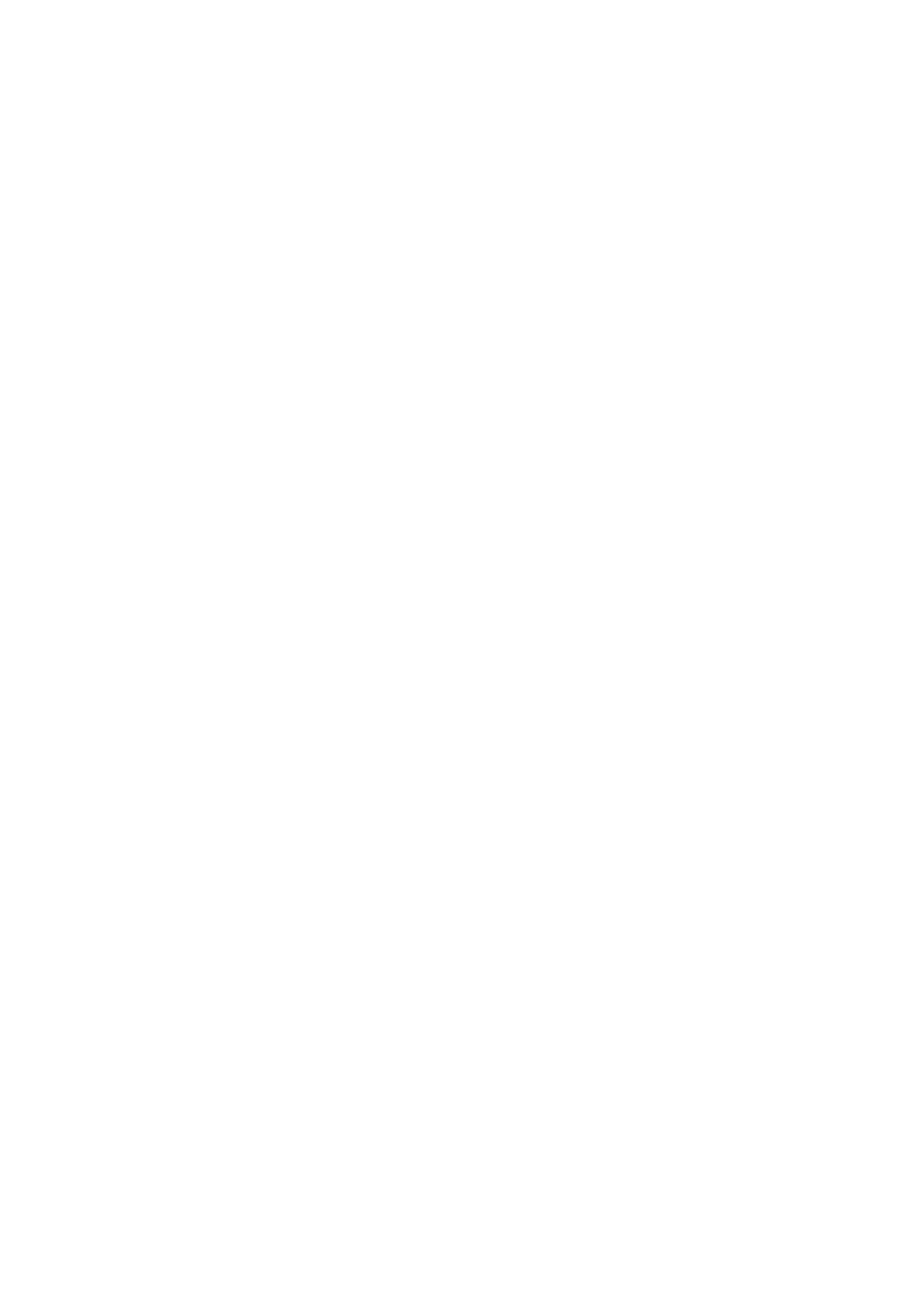### **Preface**

#### **Overview**

We hear the word or term "opportunity" or "lost opportunity" used frequently in business. The dictionary defines the word "opportunity" as,

- 1. an appropriate or favorable time or occasion.
- 2. a situation or condition favorable for attainment of a goal.
- 3. a good position, chance, or prospect, as for advancement or success.

What we have seen in the past, when businesses do not take advantage of opportunity or ignore opportunity, they often are severely hurt economically or go bankrupt. A case in point is Kodak. Kodak ignored the future "digital revolution," while Fuji Film and other companies were getting into the digital camera arena. Kodak felt they could rest on their laurels, betting that no one will abandon film. That was a big mistake. Kodak was a Fortune 50 company with a large patent library and decided to ignore one simple easy opportunity; expand into digital photography.

Business history point to some companies and entrepreneurs successfully find, identify, and exploit opportunities, while others bump into opportunities and don't recognize or choose to ignore them. For example, Western Union failed to recognize the potential of the telephone. Railroads ignored the opportunities offered by the aviation industry. But, Sam Walton correctly saw that consumers would be repeat customers for a business that offered the lowest prices in town. Mark Zuckerberg correctly predicted that facilitating communication with your friends would be highly successful.

So, how do we apply "opportunity" every day in your business? Regardless of the nature of your business, seeing and implementing opportunity means growth, higher revenue, and profit. In order to find, identify, and exploit opportunities, you have to pay attention. The many chapters in this book will help you consider different areas to look for potential opportunities for your firm. The many examples given in this book will help you nail down, flesh out, and implement those opportunities.

The time to act is NOW. Opportunities come, and unless you act on them quickly, those particular opportunities fade away. You need to continuously find time such that you can think and ponder your business, the actions and potential actions of competitors, your customers' current tastes and preferences and how those are likely to evolve, and any governmental or regulatory actions, domestic and internationally, that might affect your business. And of course, you need to ask yourself every day, "what opportunities are open to me today that I should consider acting on?" We have a friend, a very successful friend, who does not own a watch or look at the time. He says he doesn't need to; he says he always knows what time it is—it is NOW, it is always NOW. Don't wait; don't procrastinate, take action NOW. It is always the right time to look for and employ opportunities.

Lost opportunity can be devastating for any business. That lost opportunity might never present itself again. Your job is to find and see opportunity in order for you to take full advantage of all opportunities presented. You don't lose opportunities, you gain opportunities. You just need to know where to look. This is why you want to take this opportunity to read this opportunity guide, with its footnote and reference publications. The worst situation is when YOU don't act on an opportunity, but a close competitor does.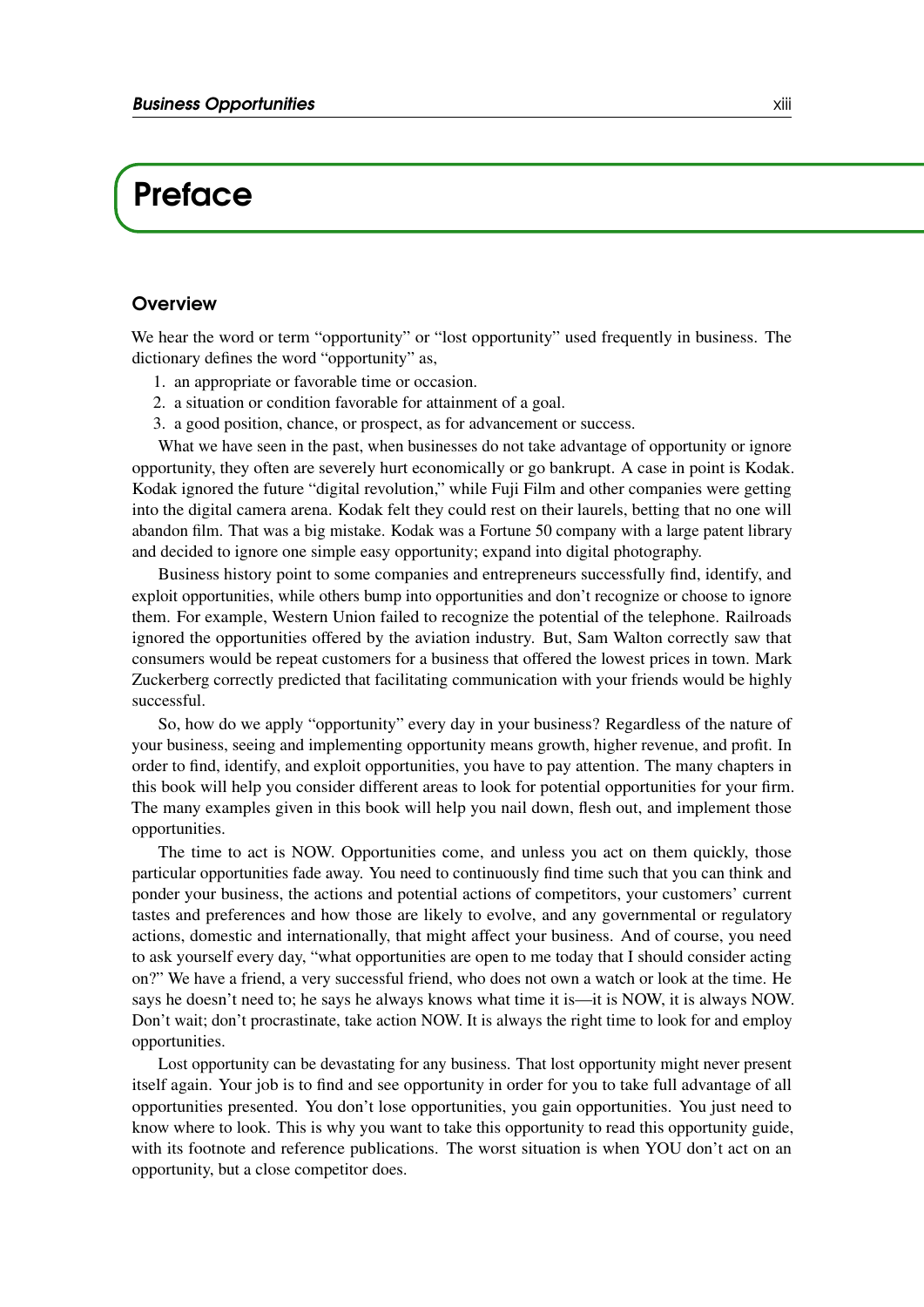When we consult with clients, we analyze the industry and business of our client, while keeping all of these key questions in mind. We can then discuss a prioritized business plan with opportunities that suits the needs of our client and their personality.

We want to provide an overview of these types of opportunities that you could be taking advantage of as you read this guide. Each chapter addresses, one at a time, a wide variety of these opportunities so you can better understand how each of these opportunities play a needed and essential role for any successful business. Now is your opportunity to realize all of the opportunity around you so that you no longer leave money and opportunity on the table for others to grab.

#### **Quotes**

"Small opportunities are often the beginning of great enterprises."

– Demosthenes (Greek statesman and orator, died 322 BCE)

Wal-Mart did not begin as a multibillion dollar enterprise; it started out as a single store in Rogers, Arkansas. But, from that modest beginning, it grew into the giant it is today. The same is true of all giant enterprises—Bank of America, Facebook, Microsoft, etc. So, don't neglect to consider every opportunity you can think of, no matter how insignificant it may seem at the outset. Per Demosthenes, that tiny seed may grow into a mighty kingdom.

"Jumping at several small opportunities may get us there more quickly than waiting for one big one to come along."

–Hugh Allen (former professor at Oxford, Director of the Royal Academy of Music, and Conductor of the Royal Philharmonic Orchestra; died 1946))

Aim for singles and doubles; home run hitters strike out 70% of the time, or worse. And, per the Demosthenes quote, who knows when a small opportunity will grow into a giant one? Finally, there are many more small opportunities out there than there are giant ones. Get busy with the available small ones, and over time you will learn how to identify ones that hold greater potential for you.

"Opportunities are like sunrises. If you wait too long, you miss them."

– William Arthur Ward (American writer and former Assistant to the President, Texas Wesleyan College; died 1994)

"I'll get to it later" is NEVER a good way to treat an intriguing opportunity. Its usefulness may disappear over time; A competitor may exploit it first; costs may rise in the interim. Don't forget: it is always NOW; do it NOW.

"Business opportunities are like buses; there's always another one coming."

– Richard Branson (English business magnate, investor, author and philanthropist; founder of the Virgin Group; born 1950)

While this quote may seem to contradict the previous one from William Arthur Ward, instead Sir Richard Branson quote holds out hope for you. Especially as you begin to learn to identify opportunities, it is inevitable that you will inadvertently overlook some. You may even miss out on a large one or two. Happily, per the Brandon quote, as you will discover, there is a surfeit of opportunities out there. Don't beat yourself up over missing some—others are on their way.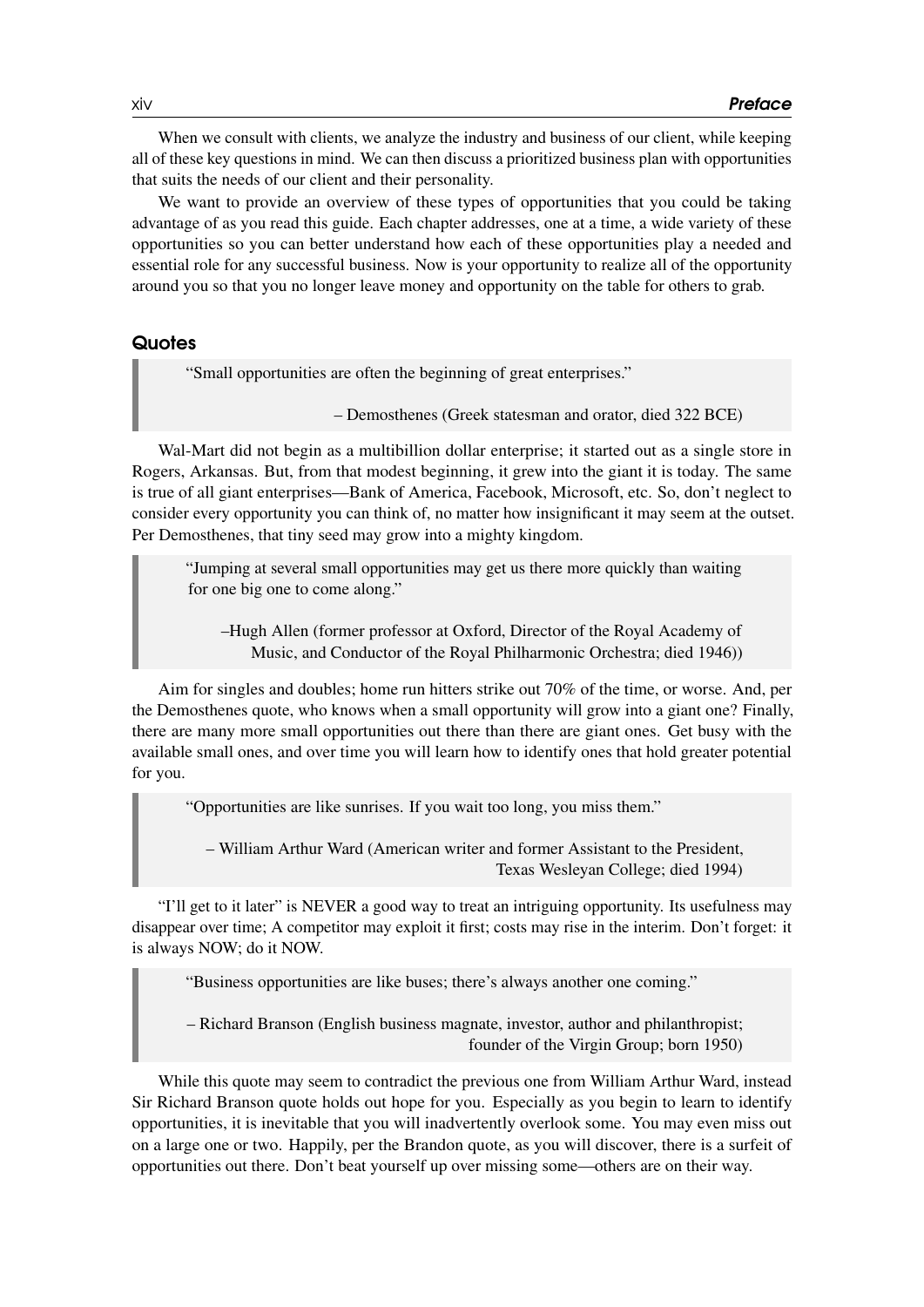"It's through curiosity and looking at opportunities in new ways that we're always mapped out path."

– Michael Dell (American businessman, investor, philanthropist, and author; founder and CEO of Dell Technologies; born 1965)

And there you have it from one of the world's richest individuals. Be curious; ask questions such as, "what if?" "What if we change X?" "What do we have to do differently to achieve Y?" "How would our customer base change if we did Z?" Look for opportunities, and once you find some, ask yourself, "how can I use this in my business?" Would investing in this opportunity likely lead to a positive benefit/cost ratio?

#### Ruminations About Opportunities

This book is chockablock full of a variety of opportunities (go look again at the Table of Contents). While not all of them will be immediately useful for you and your firm, over time, all of them at one time or another will prove beneficial. The authors of this book each have had opportunities presented to them, and each of us have been successful in life because we had the good sense to take advantage of them. But, you can't just sit there and wait for an opportunity to fall into your lap. If you are a passive individual, it is likely that most opportunities will pass you by. We do have some specific recommendations for you if you wish to be successful.

First, you need time to think, to plan, and in general just to ruminate about your business, your goods and services, your customers, your potential customers, your competitors, your industry, the economy, etc. If you get too tied up in "doing" (such as dealing with an unhappy customer, a quality issue, a key employee resigning, a supply chain issue, etc.) you will never break away from daily concerns to focus on your firm's future. Some managers are able to close their office door for an hour a week, not answer the phone, turn off their computer, and in general disengage from the here and now. Others need to hide in a coffee shop or a park bench. Whatever you do, you need regular time to think about your business—maybe it's an hour a week or every two weeks or once a quarter, but you need time to reflect and to ask yourself, what are the opportunities available to the firm right now that have the biggest payoff? You are not likely to figure out what you should be looking at until you have enough time to take a hands-off, 50,000-foot view of your firm. You need to dispassionately identify what's going right, what the warts are, what could be improved, and what the relevant opportunities are for your firm to advance. You can't do that between interruptions. A periodic corporate retreat of a handful of your most trusted managers and advisors is another way to get bright minds together to think about the future of your firm.

Further, out experience is that opportunities come knocking on your door, but most so with very quiet rapping. Very few opportunities pound loudly on your door. You have to listen very carefully; you need to continually ask yourself, is this an opportunity presenting itself in disguise? For example, many opportunities dress up as problems. When you solve the problem, you may think you're done with it. Sage executives ask themselves, "what can I learn from what just happened?" "How can I keep that from happening again?" Is there a market implication from that problem, or its solution?"

Another reason to take time out to ruminate on what's happening in and to your firm is to take time to look around for opportunities. Some tap so gently on your door that if you are busy attending to the set of daily problems, you're never going to hear it. Get away from the day-to-day concerns periodically and review the past to see if you have inadvertently overlooked an opportunity that was announcing itself quietly.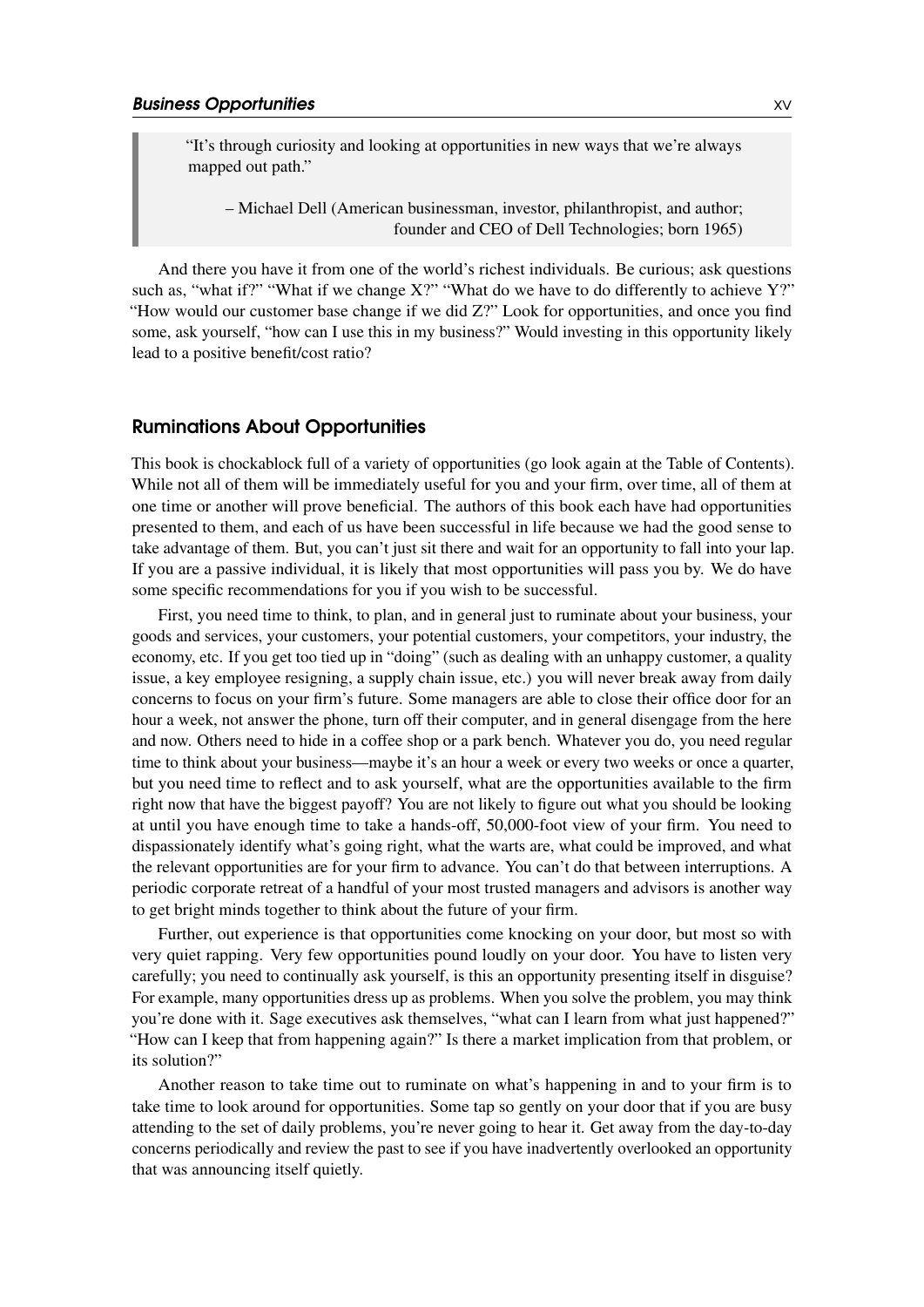#### A Short Story

The story is told of a poor Italian peasant named Giuseppe.

Each day, Giuseppe prayed to his god, "Lord, let me please win the lottery today." But at the end of each day, Giuseppe did not win the lottery. Each day, Giuseppe prayed, and each day Giuseppe did not win the lottery. Years passed. Ultimately, Giuseppe was on his deathbed, and still prayed, "Lord, please let me win the lottery. My time is short, and I know you are a gracious, loving god."

Suddenly, the sky darkened. There was a flash of lightening and a loud clap of thunder. A deep voice from on high said, "Hey Giuseppe, meet me halfway here. Buy a ticket."

If you want success in business, you have to buy a ticket. This book is your ticket, but simply buying and holding this book will not let you win the lottery. Your chances will be much better if you take advantage of the opportunities open to you.

#### Finale

What are you waiting for? Read the book. Pick out two or three opportunities that are most relevant for you and your firm, and get to work. From time to time, read other chapters in the book, and explore other opportunities.

If you require assistance in either fleshing out or implementing any one of the opportunities sketched in this book, we recommend that you contact your business consultant. Please enjoy our guide, and we wish you great success.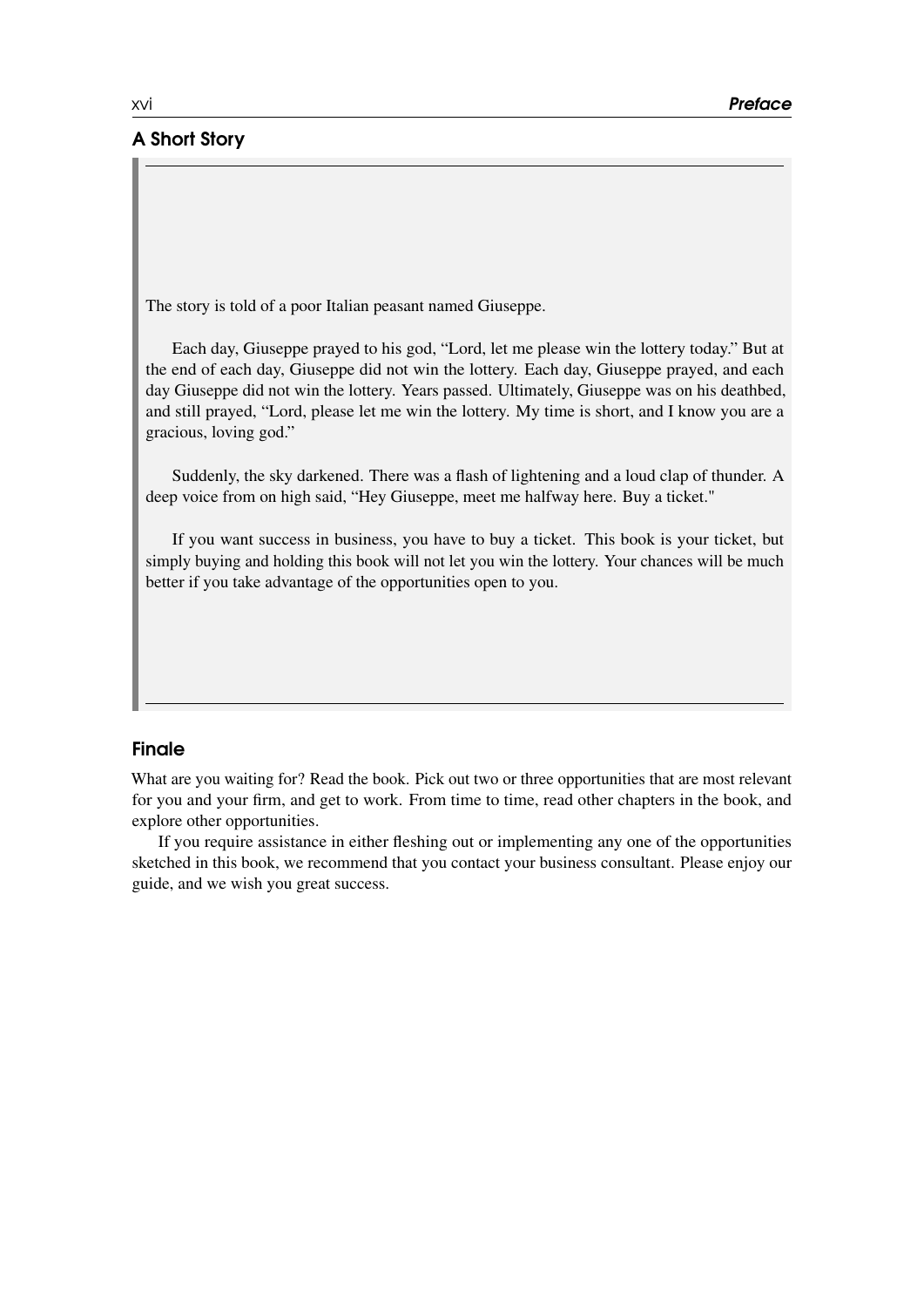

## Time To Start Your Own Business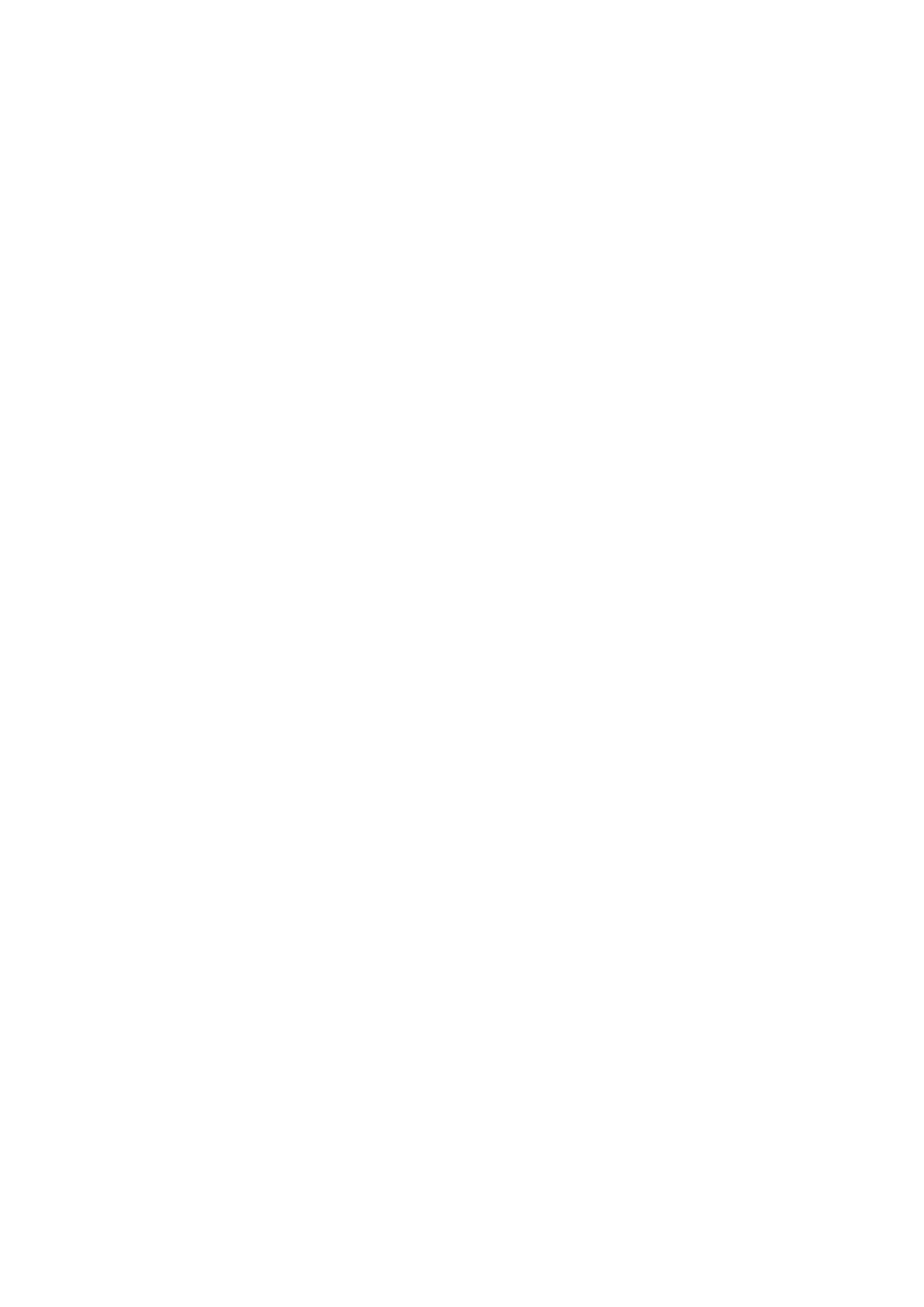### Business Start Ups

Today, better than any other time, is a great opportunity to start your business. Why do we say this? Simple, look at all of the opportunities open to you. You can start a business from home. According to the Global Entrepreneurship Monitor Report, more than half of United States entrepreneurs operate their businesses from home.<sup>1</sup> In fact, it can be your home; look at Airbnb. It can be your car; by joining Uber or Lyft. You can work remotely from home as a consultant if you have a special skill that other businesses need. You can work from home, mobile, or remotely on the internet. E-commerce provides an extraordinary opportunity to start a business. Create a website, social media page, enter an e-commerce channel, and you are up and running. It's never been easier and cheaper to start a business.

According to the Webster's Dictionary, the definition of *business* is:

- 1. An occupation, profession, or trade.
- 2. The purchase and sale of goods in an attempt to make a profit.
- 3. A person, partnership, or corporation engaged in commerce, manufacturing, or a service; profit-seeking enterprise or concern.

One of the most asked business questions is, "When is the best time to start a business?" There are several good answers to that question. It is best to start a business when you are:

- Younger
- Unemployed
- Unhappy at your 9 to 5 job
- Free of responsibilities
- Motivated
- Acquiring that entrepreneurial urge
- Desiring to be your own boss

Bottom line, the best time to start your own business is TODAY. Seize the present and don't leave "opportunity" behind.

When considering the *timing* of starting your business, be aware of the economy and economic conditions. Is the economy strong, or is the economy weak? Join your local or regional Chamber

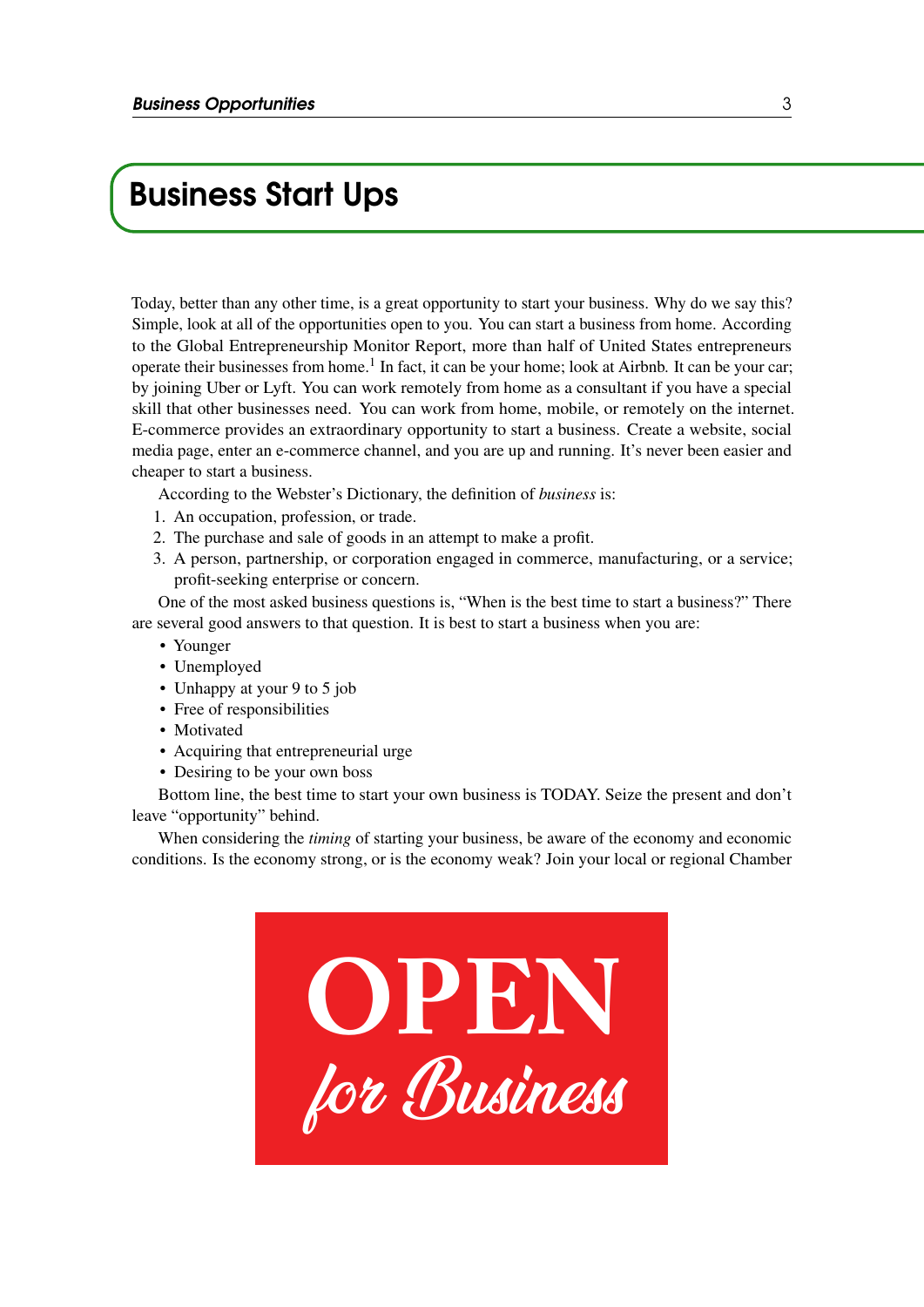of Commerce, Kiwanis Club, or business network groups to meet like-minded people and make introductions. Either way, you are encouraged to start your business when YOU are ready. Believe it or not, there are advantages to starting a business in a bad economy. First, if you are working at a full-time job, the additional new business income can help if you are laid off. Second, supply and demand will work in your favor with production costs. Because of a slower economy, you should be able to negotiate better production pricing and costs. Additionally, your suppliers won't be as busy and will be able to spend more time with you to create a better product or service. Lastly, a slower economy gives you the chance to have more control of the rollout of your business. You can pay more attention to detail and take the time that you need to do things right, as opposed to feeling overwhelmed and rushed. A slower economy does cause a slower pace. So, if you choose to start your business in a slower economy, be aware that there are advantages.

You also have other options when starting a business. Will it be full-time or part-time? Some of the biggest hesitation to starting a business was the fear and thought they would have to leave their full-time job. Not true. One of the best strategies is to start a home or part-time business while you are still working your full-time job. Stay in your full-time position as long as possible, not only for the salary, but for the benefits. This arrangement will minimize risk and guarantee a pay check. There have never been greater opportunities to earn money and starting a new business.

Let's look at business *start-ups* by the numbers. When looking for opportunity, know your *statistics*. See how other businesses have performed and use these numbers as guidance, risk assessment, and general comparison. In a 2016 study, first time entrepreneurs had an 18% chance of success, second time entrepreneurs after a failure had a 20% success rate, and second time entrepreneurs after a successful venture had a  $30\%$  success rate.<sup>2</sup> Bear in mind, these are not discouraging numbers. If we put these numbers into the context of professional sports, a baseball player has a successful career batting average of .250; getting a hit only  $25\%$  of the time.<sup>3</sup> Even many major-league baseball pitchers do not have winning records; they fail more than they succeed. Even worse, professional NHL hockey players have a "shots on goal" percentage of a mere 9%. This is only taking into consideration their "shots on goal" that are saved by the goaltender and presumed to go into the goal if the goalie did not make the save. The actual goal per shot percentage is actually much lower at about  $4\%$ .<sup>4</sup> Another failure greater than success example is an NBA professional basketball player averaging a made basket percentage of only  $46\%$ .<sup>5</sup> Again, the average professional basketball player fails more than he succeeds. Even the average NFL quarterback fails 40% of the time. Only every 6 out of 10 of the quarterback's passes are completed to a receiver.<sup>6</sup> So, think about it, some of these professionals get paid millions for succeeding only between  $4\%$ and 30% of the time. Therefore, you can have a good shot at success as well with between 18 and 30%.

Remember, realizing that about 50% of all businesses fail in the first four years, you have a good chance of success. $2$  Look at it this way, within four years, you have an equal chance of succeeding versus failing. Those are good odds when you only have to have one successful business to claim success. Moreover, the reasons for business failures are totally preventable. Don't be impulsive when starting a business and only start a business if you are competent to operate one and have enough cash flow. If you keep to these parameters and guidelines, you will have an 87% greater chance of success. Also, research your chosen business sector. Besides a supply and demand driven startup, the industries with the best startup success percentages involve: accounting, management, real estate, automobile rental and leasing, legal, and healthcare services. The startup industries with the highest failure rates are: oil and gas exploration, mining, beverage manufacturing, grocery wholesalers, and lawn and garden equipment supply stores. In other words, minimize your risk of failure by choosing your chosen industry carefully.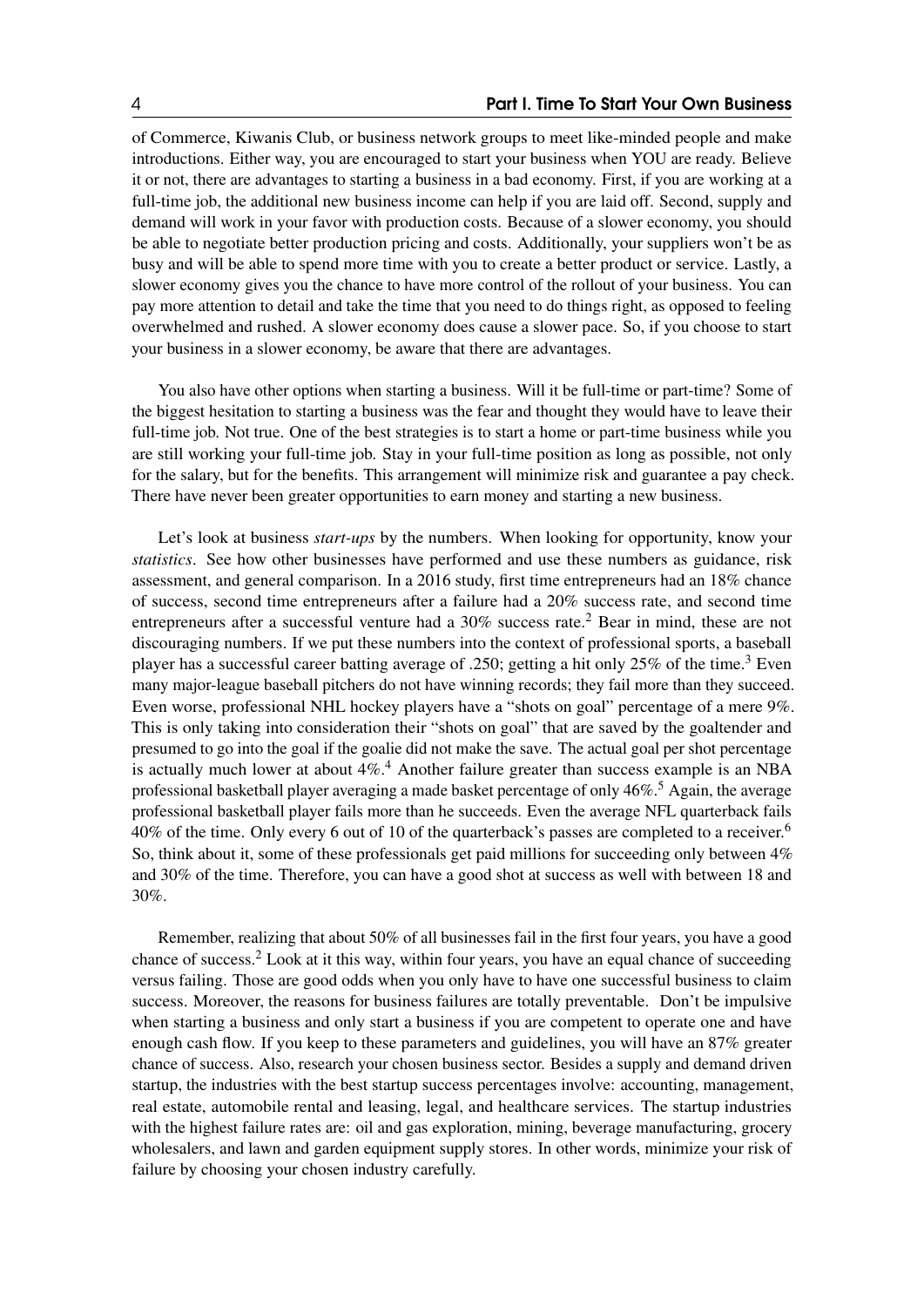

### The Business Plan

"Failing to plan is planning to fail."

– Anonymous

Before you start a new business, write down a plan. Start a short 3-5-page *business plan* to get started. Once your plan is written, set a schedule, goals of your business, and execute. First and foremost, on your written plan, make the business legal. Making the business legal has legal and financial advantages. Once a legal entity is formed and filed with the IRS for a Tax Identification Number (TIN), you now have minimized your personal risk and gained tax deductions and potential credits. Filing a legal entity with your state and obtaining a Tax Identification Number (TIN#) can be done right on your computer or phone with your state's Secretary of State's office and IRS. For example, if you are in the state of New York, visit: www.dos.ny.gov. and https://www.irs.gov/businesses/small-businesses-self-employed/apply-foran-employer-identification-number-ein-online

Most business plans contain at least five interrelated sections about the firm: vision, mission, objectives, strategies, and action plans. A Google search will lead to pointers to several different approaches to a business plan. Besides the aforementioned areas, some business plans look at the industry, the funding, the financial plan, seasonal factors, marketing issues, and a whole host of other topics.

We will just look at the five essential factors to get a feel for what issues you need to think deeply about. A vision looks into the future. What will this firm be like in three years? How big will it. be? How many employees will there be? What will be the size of your revenues and profits? How well will your firm be known? What will the firm be known for? How many of your customers will be repeat customers?

The mission states why your firm exists. What does your firm offer that no other does? Who are your ideal customers? In buying from you, what "promise" are you making to your customers? What are you deeply passionate about that can only be satisfied by building this business?

Your *objectives* indicate what targets you are aiming for. Your targets could be financial (sales, profits, cash flow, etc.), marketing (image, reputation, visibility, etc.), operations (hours of operations, delivery time, customer service, etc.), personal development (learning, creativity, public involvement, etc.), or a large number of other areas. Meaningful objectives must have a date by which they will be accomplished, a specific quantitative target, and their impact on the firm if the objective is realized, or the implications for the firm if the objective is not met.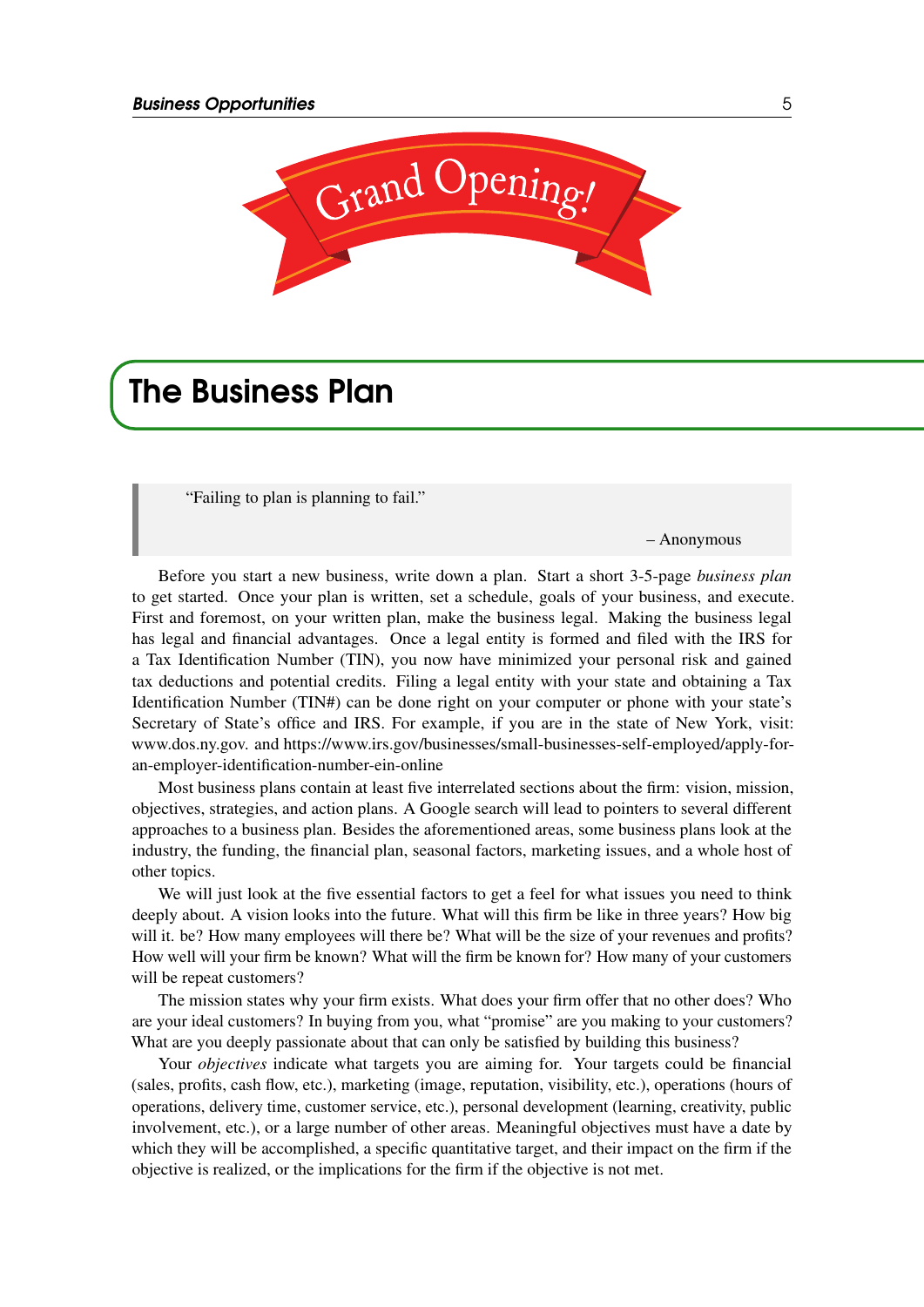*Strategies* are those general practices that will lead to success for your firm. For example, high quality and unique products and services may be essential for your firm. Or, low prices and speedy delivery may be cornerstones for your firm. Or, intellectual property rights to certain products and/or processes may point the way for your success. Or, careful attention to each customer's unique desires and needs may lead your firm to achieve its desired future. In general, each firm will find that a handful of general strategies are the key for it to realize its destiny.

*Action plans* explain who does what, when, and with what resources. For each objective you have identified, how exactly is that to be realized in practice? Who is accountable? When are results due? Is there a contingent plan? Does the "doer" have sufficient resources (money, time, space, equipment, personnel, etc.) to get the job done?

Note that the five elements to a business plan are quite strongly interconnected. Your *mission statement* should set the tone, the pace, the ultimate destination, and the set of principles by which your firm is to steer. That statement allows you to craft a vision for what the firm is to be like in the near future. Knowing that, you can then establish a set of objectives that the firm is to accomplish in the next few years to start realizing the dreams for and mission of the firm. Those statements inform what general strategies the firm is to employ so as to make progress toward the vision by achieving the objectives while doing so in a manner consistent with the mission of the firm. Finally, the action plans describe what is to be done today to start the ball rolling in the correct direction.

A good way to get started is to set your sights on your *grand opening* date goal. Technology is playing a major role with the ease of starting a new business. It is the true information age; embrace it. What is meant by the information age? With a computer, you can look anything up on your computer or smartphone, and you can accomplish most of your business startup tasks remotely all in one place. This can be done on your computer and without traveling. Register your business, apply for permits and licenses, open bank accounts, start a merchant account with a credit card company for payment, etc. Technology provides cheap storage and analytics with the cloud. Business technology can now outsource HR, making employee payroll and benefits cheaper and easier. Technology allows you to create most prototypes yourself, saving thousands of dollars. Your \$25,000 per year assistant is now your \$400 smartphone. Technology provides free or low-cost apps to perform many tasks for you. Technology will also better target your buying audience and improve the customer service experience. This is all much simpler today than ever before.

Think before you act. Before you form an entity or make anything official think about your business options. Ask yourself many questions.7

- What do you want to do?
- What are your skills?
- What interests you?
- Are you filling a specific need?
- Do you want this to be a full-time or part-time business?
- Do you have enough starting capital?
- Will this be your solo business, or will it involve family, a franchise or others?
- Do you have an accountant, a business consultant, a lawyer?
- Do you have a business idea or do you need to think of one?
- If you need to think of one, here are some thoughts on how to come up with business ideas:
- Try to think of the next best "thing" that doesn't exist
- Think of a concept or product that solves a problem
- Try to identify some things that are being done already and you know you can do it better, less expensive, faster, etc.
- Talk to people and let them know you are starting a new business and are looking for ideas, advice, and suggestions.

Finally, do some online research. There is plenty of valuable information on the "web." Once you have settled in on some new business options, perform some market research. If others are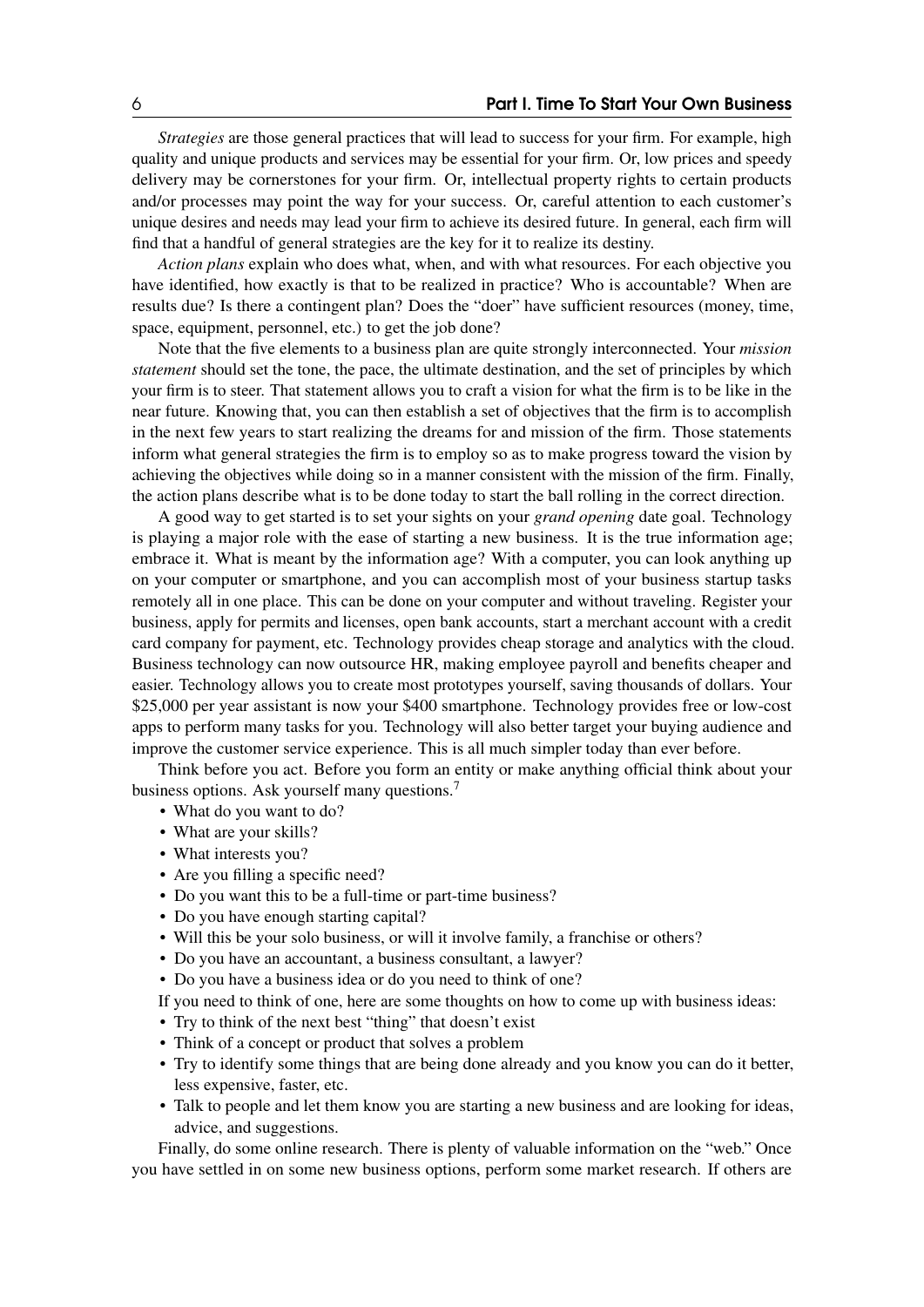already doing what you want to do, how many? If not, why? Investigate what and how your potential competitors are doing.

Learn the business by asking questions, looking for data, put together focus groups, etc. Get as much information about the type of business you want to enter as possible. If you have honed in on a specific business, product, or service; get feedback. Positive and negative feedback are of equal importance. Use the negative feedback to make improvements, and use the positive feedback as future testimonials. Most importantly, look for patterns in the feedback and act accordingly.

### Major Takeaway

Our firm represented a startup with a variation of an existing product that would be new to the marketplace. During the business plan phase, we addressed not only the product, but services that can also be provided by the individual and company while the company was going through its startup phase to help support his new company expenses and his family. We did research for our client, showing the likelihood and reasons for success and failure, relative to the existing market research of their industry and their target market demographic. We were able to explain that in the United States, about 50% of businesses fail within the first 4 years and 9% of businesses close each year. In addition, 87% of the start-up business failures are all due to incompetence, inexperience and lack of funds. About 80% of startups invest their own money into the business, 40% are profitable in the first year, and having two owners increase the success rate of a new business. Based on our research, we were also able to share the fields with the best and worst start-up success rates. The best success rates are in the fields of: finance, insurance, and real estate. The highest start-up failure rate was in the field of information.2

Our client was not your typical business start-up being an apprehensive artist who previously was employed in the food and beverage industry. We sat down with the client, shared our market research, and urged optimism to seize the opportunity there is now to start the business. We explained that this set of circumstances that allows this educated risk might not arise again, soon. We also pointed out that there will be another income source from the two service ends of the business that will also be starting without the need for additional funds. The client agreed and is happy with the decision to start the business. The client now "enjoys the freedoms of owning my own business more than anything else."

### References

1. Global Entrepreneurship Research Association (GERA). *GLOBAL ENTREPRENEURSHIP MONITOR REPORT*. Global Entrepreneurship Research Association (GERA), 2017–2018 (cited on page 3).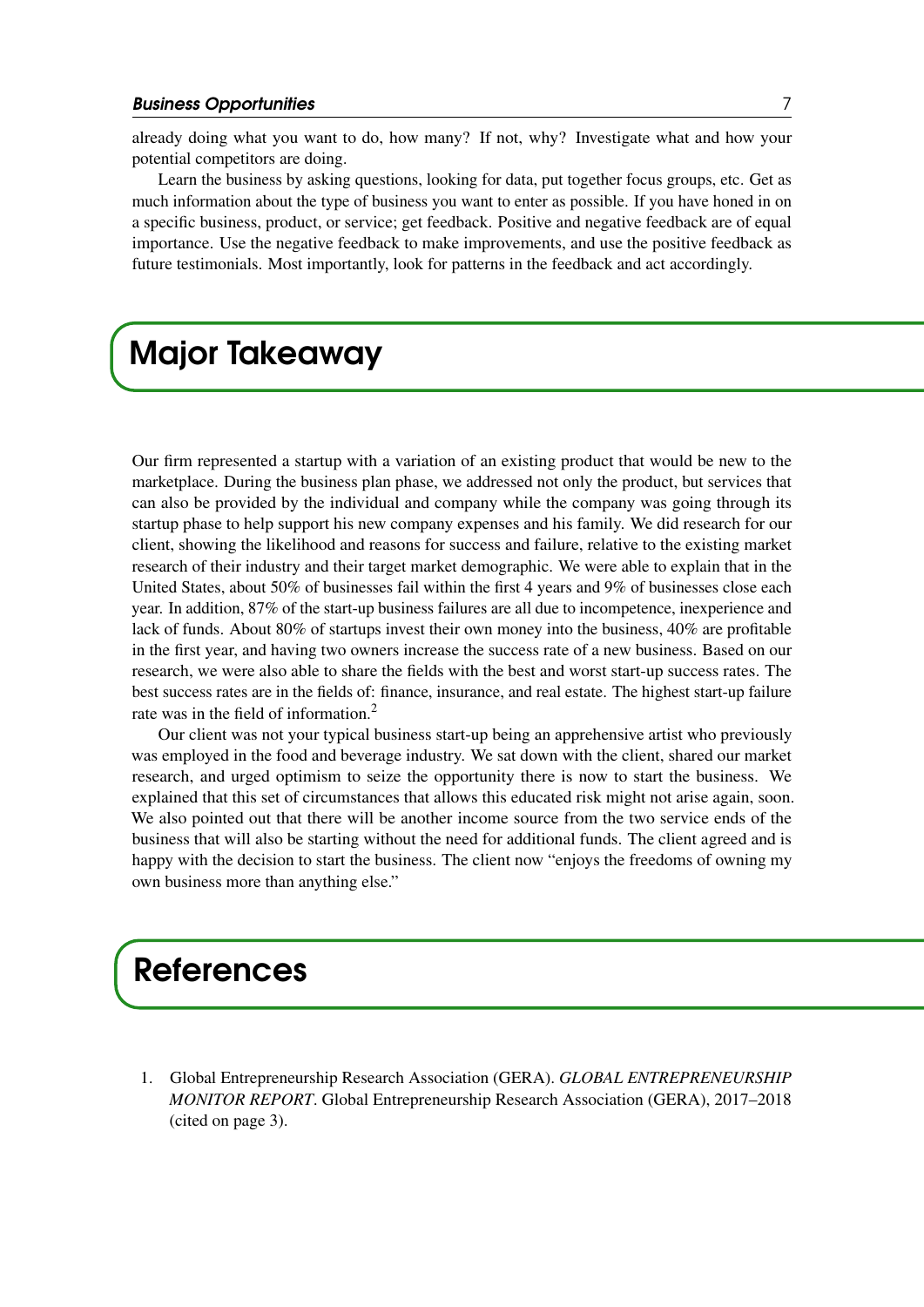- 2. Matt Mansfield. *STARTUP STATISTICS The Numbers You Need to Know*. Small Business Trends. May 2018. URL: [http : / / smallbiztrends . com / 2016 / 11 / startup](http://smallbiztrends.com/2016/11/startup-statistics-small-business.html)  [statistics-small-business.html](http://smallbiztrends.com/2016/11/startup-statistics-small-business.html) (cited on pages 4, 7).
- 3. *Major League Baseball Batting Year-by-Year Averages*. Baseball-Reference.com. URL: [http:](http://baseball-reference.com/leagues/MLB/bat.shtml) [//baseball-reference.com/leagues/MLB/bat.shtml](http://baseball-reference.com/leagues/MLB/bat.shtml) (cited on page 4).
- 4. Chad Langager. *What Is the Average Shooting Percentage in the NHL?* SportingCharts.com. URL: [http : / / sportingcharts . com / articles / nhl / what - is - the - average](http://sportingcharts.com/articles/nhl/what-is-the-average-shooting-percentage-in-the-nhl.aspx)  [shooting-percentage-in-the-nhl.aspx](http://sportingcharts.com/articles/nhl/what-is-the-average-shooting-percentage-in-the-nhl.aspx) (cited on page 4).
- 5. *NBA League Averages*. Basketball-Reference.com. URL: [http://basketball-reference.](http://basketball-reference.com/leagues/NBA_stats.html) [com/leagues/NBA\\_stats.html](http://basketball-reference.com/leagues/NBA_stats.html) (cited on page 4).
- 6. National Football League. *Passing Stats*. NFL Next Gen Stats. URL: [http://nextgenstats.](http://nextgenstats.nfl.com/stats/passing) [nfl.com/stats/passing](http://nextgenstats.nfl.com/stats/passing) (cited on page 4).
- 7. Matthew McCreary. *The Complete, 12-Step Guide to Starting a Business*. Entrepreneur. Oct. 2017. URL: <http://www.entrepreneur.com/article/297899> (cited on page 6).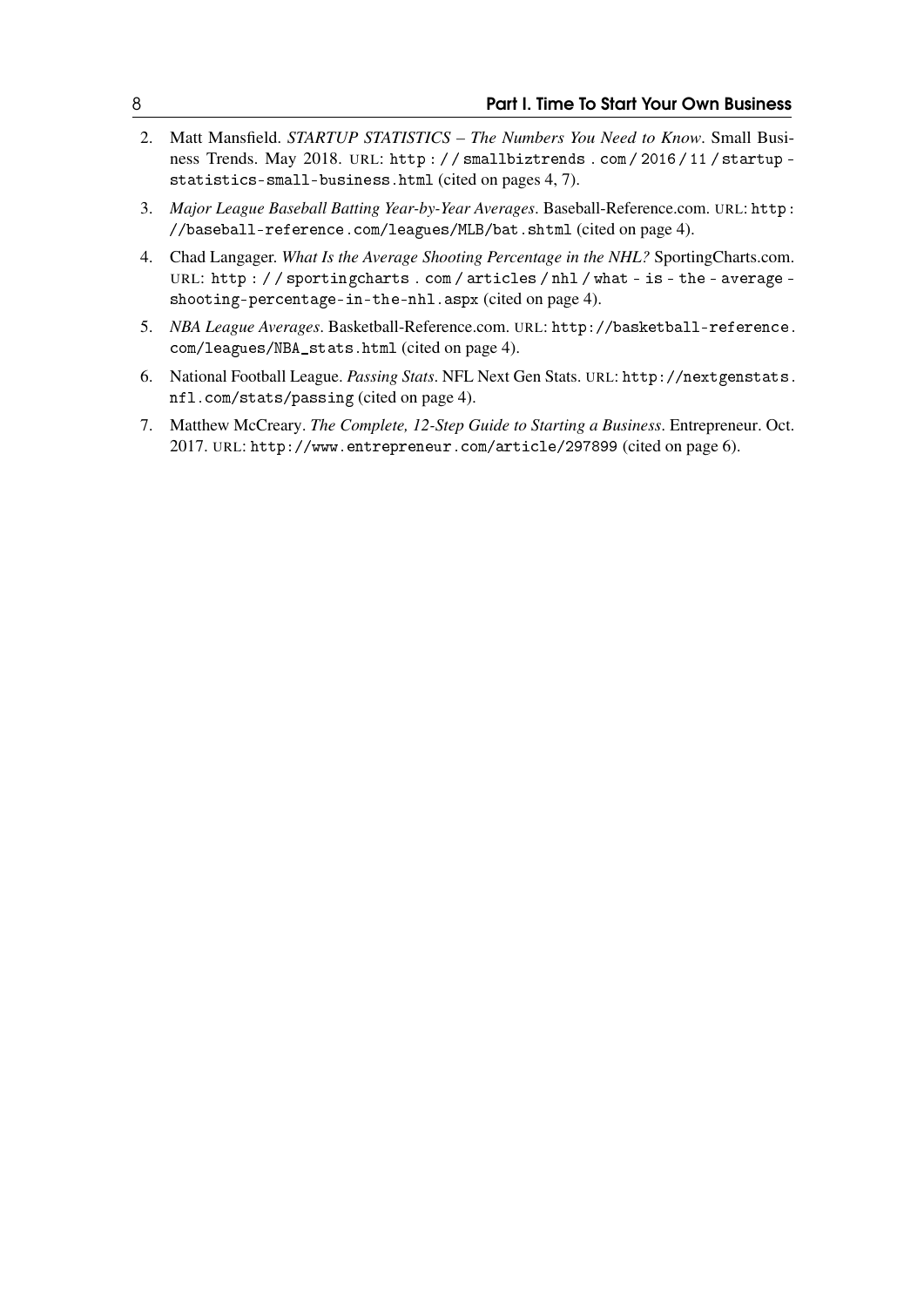

# Building Customer Loyalty

| <b>Overview</b> 11                           |  |
|----------------------------------------------|--|
| <b>Types of Customer Loyalty Programs 11</b> |  |
| The Customer Experience  14                  |  |
| Major Takeaway  15                           |  |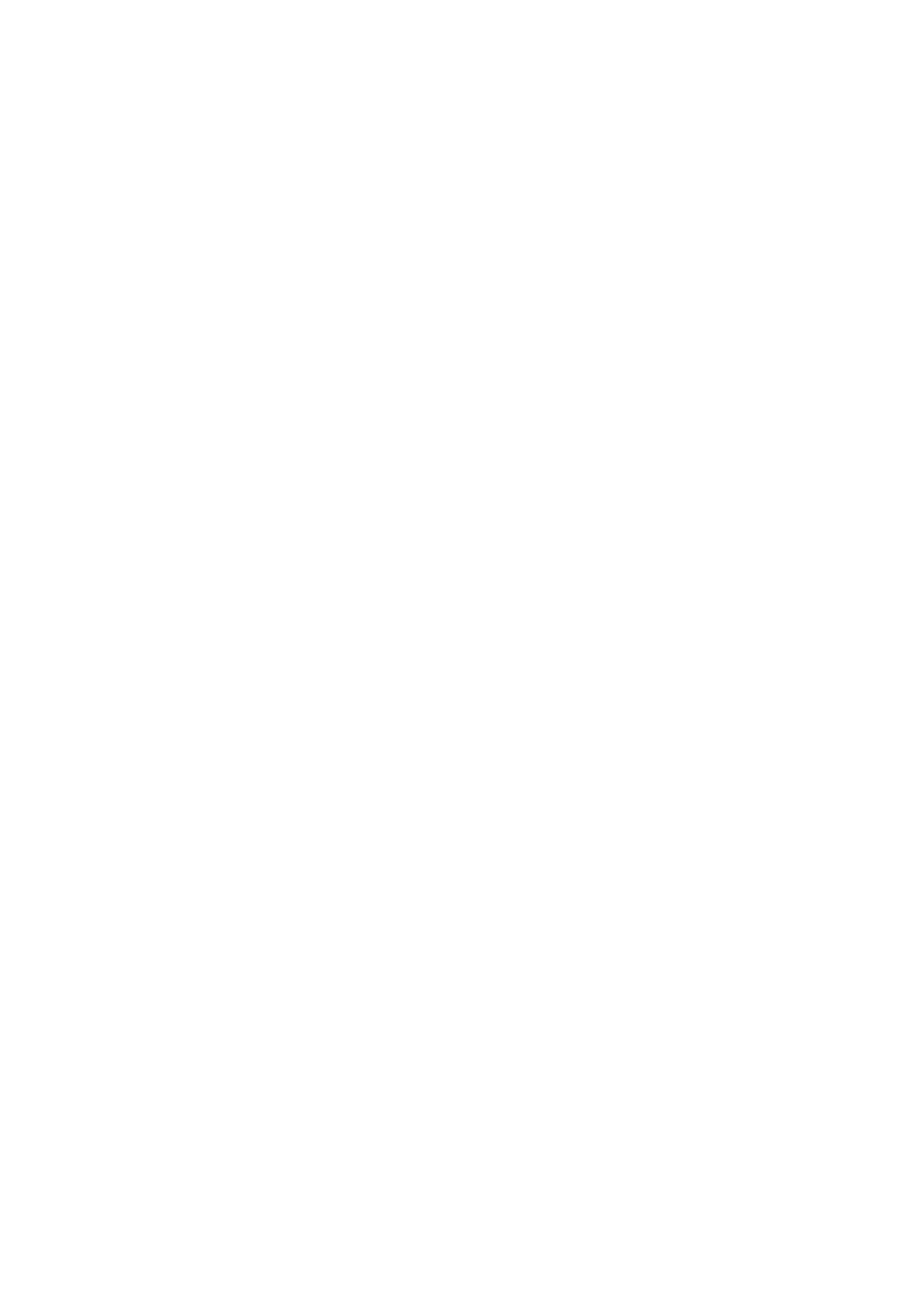### **Overview**

According to the Merriam-Webster dictionary, *loyalty* is:

- 1. The state or quality of being loyal; faithfulness to commitments or obligations.
- 2. Faithful adherence to a sovereign, government, leader, cause, etc.
- 3. An example or instance of faithfulness, adherence, or the like.

There is always the opportunity to build customer loyalty. With today's customers, personalization, consistency, and delivering a distinctive and brand-defining customer experience are the keys for achieving lasting and profitable growth. "More than 80% of senior leaders say customer strategy will be one of their largest investment areas over the next three to five years."<sup>1</sup> Are you one of them?

Loyalty programs are useful tools that expand the brand image through increasing the customer base, deepening customer engagement, and preventing the loss of interest in the brand. A customer loyalty program should be put in place from day one; and if it wasn't, do it now. With the internet, social media, and review sites such as Yelp, TripAdvisor, Amazon , etc., customer loyalty is the lifeblood and common core essential for all businesses. Have you been to businesses with those customer loyalty cards? Well-known firms such as Best Buy, Starbucks, Panera Bread, Amazon, Visa, and Shell all have "customer reward" programs. Why? Because customer reward loyalty programs work. It is cheaper to provide services to a repeat customer than trying to acquire a new one.

#### What is customer loyalty?

"Customer loyalty can be said to have occurred if people choose to use a particular shop or buy one particular product, rather than use other shops or buy products made by other companies. Customers exhibit customer loyalty when they consistently purchase a certain product or brand over an extended period of time. As an example, many customers stick to a certain travel operator due to the positive experiences they have had with their products and services."<sup>2</sup> "Customer loyalty is the result of consistently positive emotional experience, physical attribute-based satisfaction and perceived value of an experience, which includes the product or services."<sup>3</sup> So, how does a business motivate and induce customer loyalty? There are several methods to promote customer loyalty: "psychological, economic, technical/functional, contractual."2

### Types of Customer Loyalty Programs

The "personal approach" strategy must be mandatory for any business. A business is at a distinct psychological advantage when customers enjoy returning due to great customer service and experiences and become loyal to your business. You always want people to be loyal to your product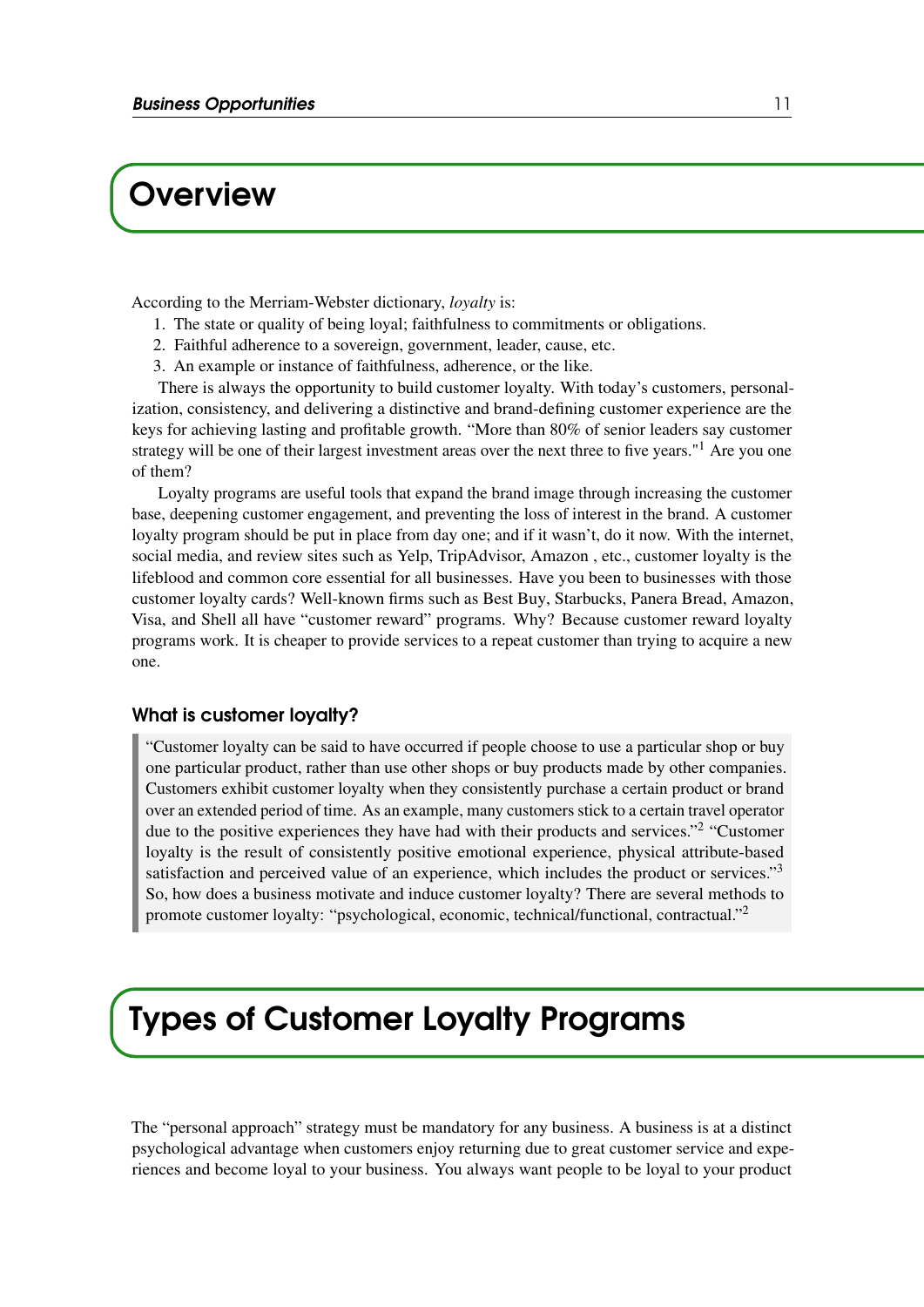

and service because customers will return and refer. It is said that when a customer has a great experience, they will tell seven others, and this cliché was around before the internet. Today, customer experiences could go viral, or are shared on social media as reviews. Your best customers will be your loyal customers. They will sell the product or service for you through reviews and referrals. There are also other types of loyalty. "Economic loyalty" is achieved through pricing. The lower the prices the more loyalty of the customer. "Technical and functional loyalty" exists when it would be too inconvenient for a customer to change from one business to another due to the comfort and convenience factor of staying content with results and outcomes. "Contractual loyalty" binds a customer to a business by a specific agreement that prevents the customer from purchasing elsewhere.

So, where do you start? How does a business implement a customer loyalty program? Realizing that 20% of the "regular" customers of a business provide 80% of its income, it is important to keep those 20% returning and get those 80% to be loyal and return more often. This can be done with inducements implemented in the loyalty program. But, what kind of inducements?

To determine how to achieve the most successful loyalty program, analyze your customers' buying habits with respect to: annual purchase, type and frequency of purchase, customer longevity, up-sale capabilities, use of competitors, profit per purchase, payment history, customer satisfaction, and relationship improvement possibilities. Paying attention to these factors will help you to tailor your loyalty offers and lead to a more successful program. Based on customer history, now target those frequent customers and other customers who you want to make more frequent shoppers and higher spenders with an inducement that should work within a one-year cycle. If it takes too long for a customer to obtain a reward, the customer might not see the value of the program. The shorter the inducement time, the greater the rewards for the business and consumer. Just don't make the goal too high, too long, or unrealistic.

There are several customer loyalty reward program options that will induce, encourage, and drive increased: purchase volumes, payment speed, up-sales, profit, and loyalty. Results will depend upon which tactic you implement. Examples of certain tactics for business to business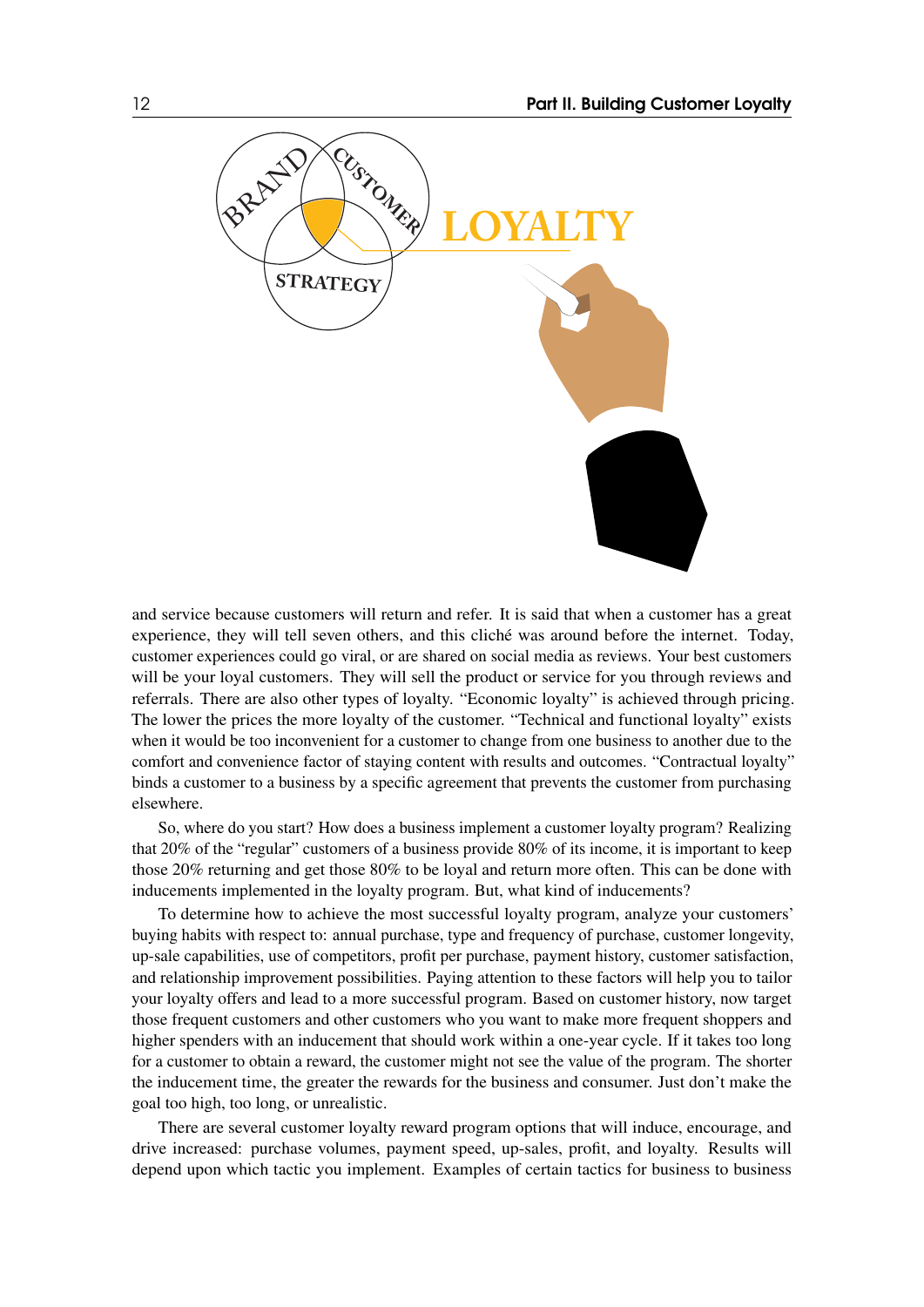might include: sales representative lunch visits, seminar or event invitations, free premium service plans, emergency phone and website access, annual discounts, and event sponsorships. According to the Bond 2018 Loyalty Report, loyalty programs have continued to heavily influence member retention, spending, and advocacy. With good loyalty programs, 70% say customers are more likely to recommend brands, 77% say these programs make customers more likely to continue doing business with brands, and 63% say they spend to maximize the loyalty benefits, and "programs that establish positive emotional connections with members see 27% more of their membership increasing their spend with the brand."4 Retail business to customer loyalty plan incentives can include a free item or discount after a certain number of purchases or visits, eligibility for weekly or monthly drawings for a prize with every purchase or visit, portion of purchase proceeds forwarded to charity, or free tickets for special events when reach certain purchase amounts within a month's timeframe.

In addition, according to the Loyalty Report of 2018, the top 5 drivers of member satisfaction include:4

- The loyalty program meets needs
- Enjoy participating in their loyalty program
- The benefits and rewards of the loyalty program are appealing
- Consistency with the brand expectations of the loyalty program
- The loyalty program makes the brand experience better

Based on the types of loyalty programs that you create, set a budget. Then, as the program proceeds, calculate the percentage profit increase to see if you met your goals and will need to adjust the program in any way that would further increase your profits. Ask or listen for feedback from customers in order to further modify the loyalty program. Also, assess the staff to see how they are handling the new program and if they are doing a good job of customer awareness. Customer loyalty is widely seen as a key determinant of a firm's profitability. Sometimes, the worst outcomes of programs are due to the inability of the staff to educate the customer about something new. Creating a customer loyalty program, planning, and following the correct steps should prove to be worthwhile and profitable for any business.<sup>5</sup>

"We can differentiate between behavioral and attitudinal loyalty, also referred to as share-of-wallet and share-of-heart respectively. Behavioral loyalty refers to customers buying exclusively or mostly only one brand; whereas, attitudinal loyalty is all about having an emotional attachment to a brand, liking it more than others, and even loving it. These two types of loyalty are independent; for example, one can give a 100 percent share-of-wallet to a bus company that passes one's home to work but would still be deeply unhappy with that organization's service and be ready to switch as soon as a viable alternative is on offer."2

"True loyalty requires both share-of-wallet and share-of-heart so that customers continue buying even when situational factors may make a repeat purchase difficult, such as stock outage or alternative providers trying to persuade customers to switch using promotional offers. However, attitudinal loyalty in itself is not a guarantee of profitability, and firms need to be efficient in translating these attitudes and loyalty intentions into actual loyalty behaviors."2

This includes:

- "Increased share-of-wallet such as encouraging a customer to buy more from a brand and less from its competitors which results in selling more units to a customer
- Up-selling to higher level products; meaning selling more expensive, higher value products, which results in the higher revenue from the customer for a constant number of products sold